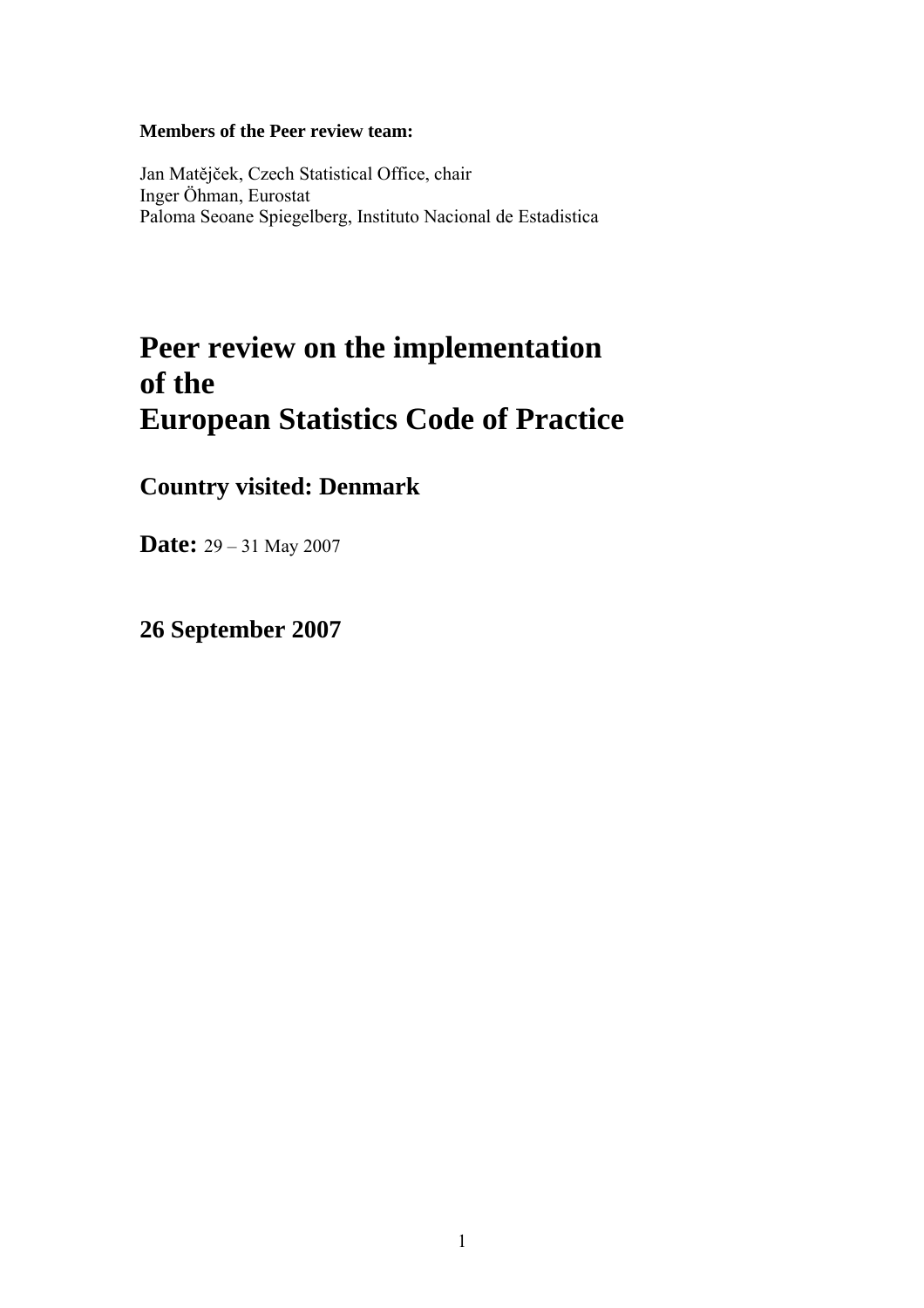| 1. |  |
|----|--|
| 2. |  |
| 3. |  |
|    |  |
|    |  |
|    |  |
|    |  |
|    |  |
|    |  |
|    |  |
| 4. |  |
| 5. |  |
| 6. |  |
| 7. |  |
| 8. |  |
| 9. |  |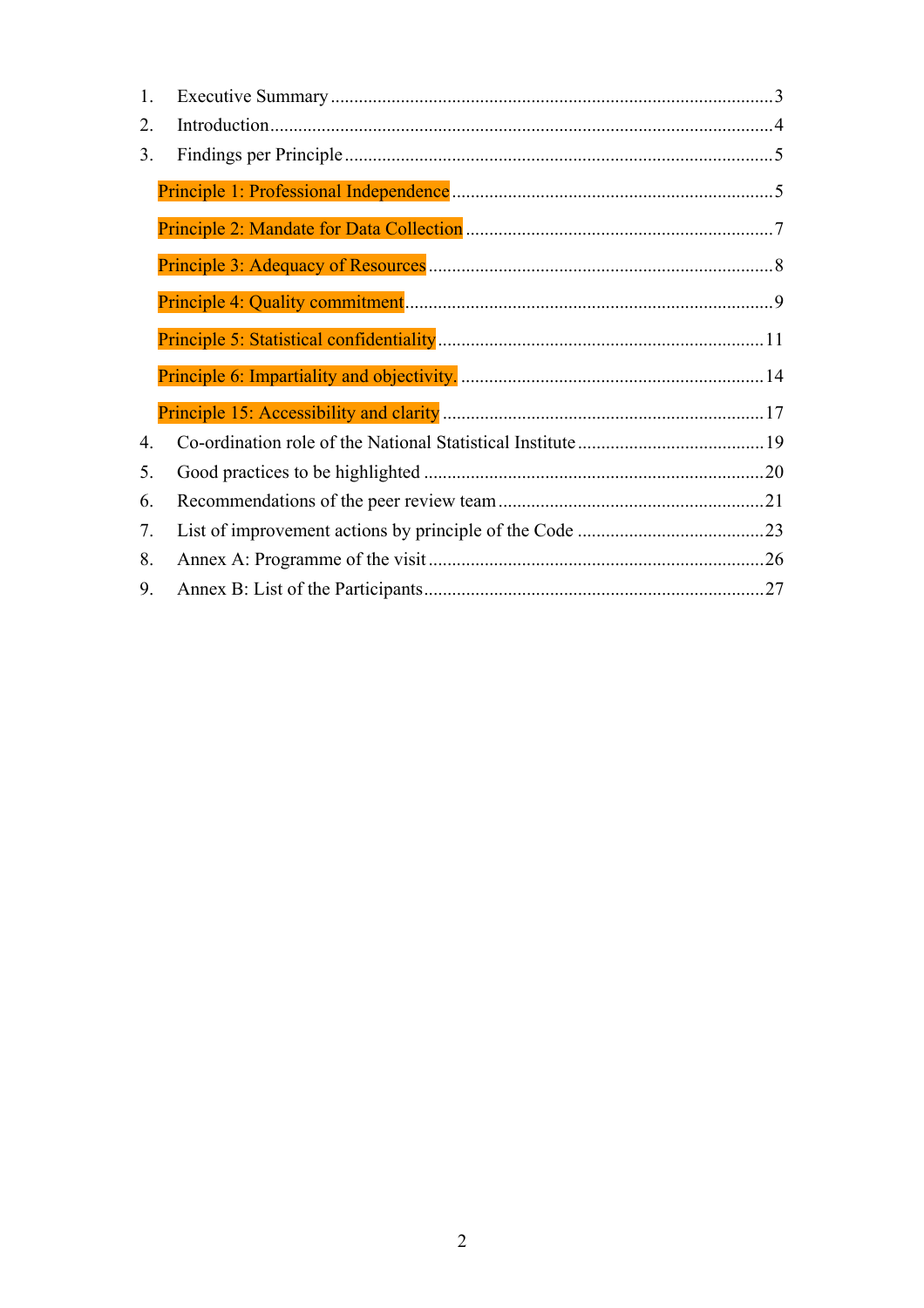## <span id="page-2-0"></span>**1. EXECUTIVE SUMMARY**

**Main findings** (including an assessment of the co-ordination role of the National Statistical Institute):

Statistics Denmark is an independent institution within the Danish Ministry of Economic- and Business Affairs. Its functions are regulated in the Act on Statistics Denmark (No 599 of 2000). The Act prescribes that Statistics Denmark is an independent institution governed by a Board consisting of the National Statistician (Director General) as chairman and 6 other members with insight into social and economic conditions.

The Peer Review team has acquired a good impression of the excellent professional work of Statistics Denmark. This NSI seems to be one of Europe's leaders in efficiency and user friendliness. The performance is based on very good management, strong team spirit, exceptionally broad use of administrative data sources, modern statistical methods and high technology.

All discussions with both internal and external stakeholders were constructive and frank with a strong effort to analyse weaknesses and threats and to find improvement actions. The office engages in a continuous dialogue with other producers of state statistics, all types of user groups, respondents, statistical academic representatives and media.

The co-ordination role of Statistics Denmark is evident but not sufficiently distinctive. Statistics Denmark itself is responsible for the vast majority of European Statistics produced in Denmark. There are good links and division of work with the National Central Bank both in legislation and practice. Statistics Denmark's role to co-ordinate with the other institutions involved in the state statistical service seems to be only passive: the other institutions are obliged only to inform Statistics Denmark about their statistical activities and provide them with data and there is no legal mandate for Statistics Denmark to act as a co-ordinator.

Statistics Denmark is fully compliant with the majority of indicators in Principles 1-6 and 15 of the Code of Practice. In all other cases it is either largely compliant or, rarely, partly compliant. None of the principles or indicators was assessed as "not met". In all cases of "largely or partly met" improvement actions were proposed by the peer review team or the management of Statistics Denmark and this list of improvements was mutually approved.

The main proposed improvements are directed at a better legislative definition of professional independence, analyses of the adequacy of staff and financial resources, quality monitoring and documentation and further development of the metainformation system.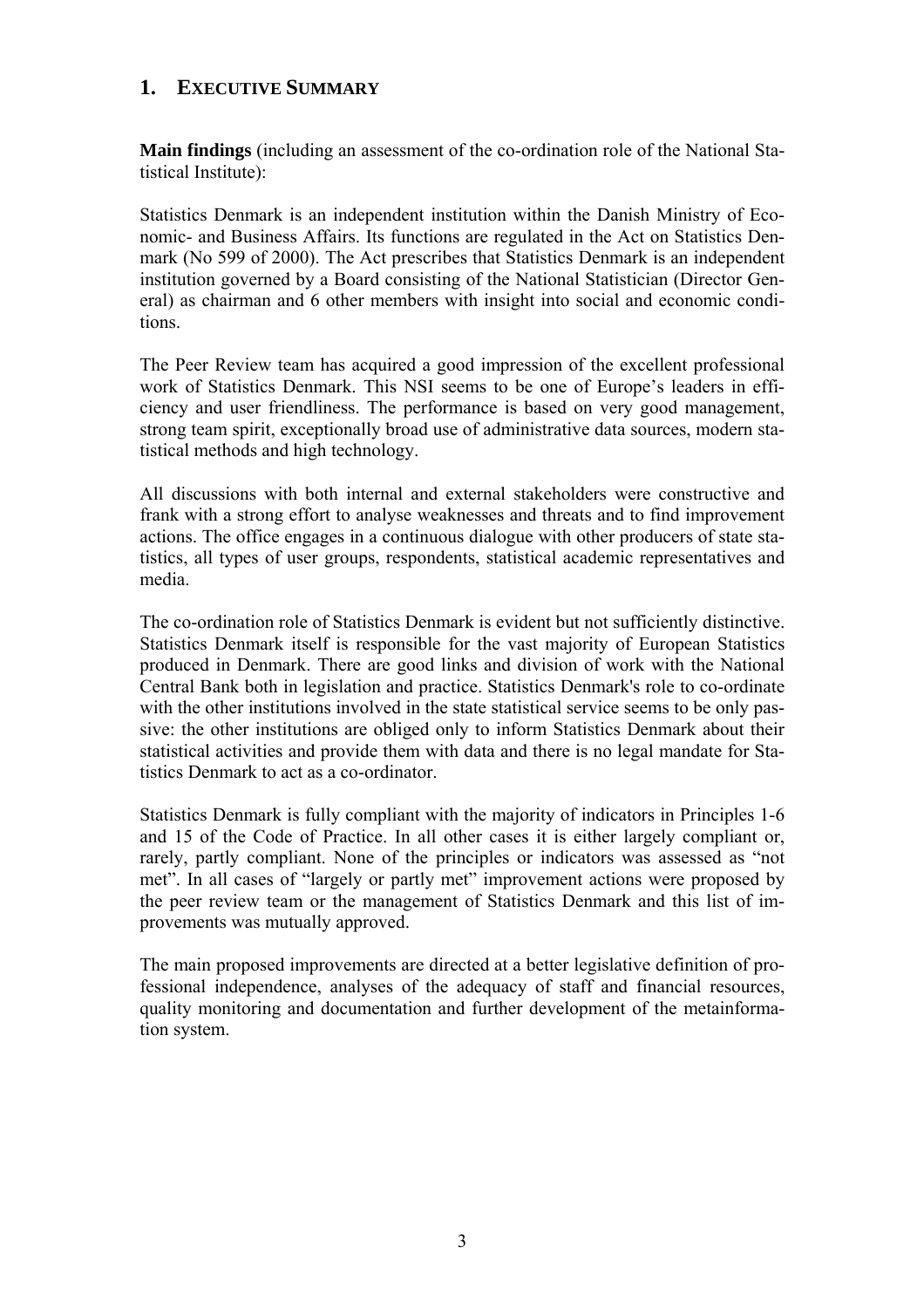## <span id="page-3-0"></span>**2. INTRODUCTION**

With the adoption of the European Statistics Code of Practice, the Statistical Programme Committee (SPC) committed itself to adhering to its principles. At its meeting on 25 May 2005, the SPC endorsed a stepwise monitoring procedure for the implementation of the Code over three years during which countries' self-assessments should be combined with elements of peer review, benchmarking and monitoring on the basis of the explanatory indicators added to each principle of the Code.

During December 2005 / January 2006 the National Statistical Institutes and Eurostat have completed their self-assessments, the results have been summarised by Eurostat in a report submitted to the Economic and Financial Committee in May 2006 which has been published on the Eurostat website.

As a next step towards implementation of the Code, the European Statistical System is organising peer reviews to complement the self-assessments starting with 2006. They are considered a vital element for the implementation of the Code of Practice given their capacity to encourage the sharing of best practice and to contribute to transparency in what is, essentially, a self-regulatory approach. This approach is designed to enhance accountability and to help building trust in the integrity of the European Statistical System, its processes and outputs.

The Code of Practice peer reviews follow a common methodology focusing on the institutional environment and dissemination part of the Code comprising the following principles: (1) Professional independence, (2) Mandate for data collection, (3) Adequacy of resources, (4) Quality commitment, (5) Statistical confidentiality, (6) Impartiality and Objectivity and (15) Accessibility and Clarity. In principle, the peer review is limited to the National Statistical Institute and its co-ordination role within a dispersed national statistical system. A short document provided by the National Statistical Institute which summarises key aspects of the functioning of the national statistical system is published together with this report.

During a three days visit on-site and on the basis of information material provided by the National Statistical Institute and Eurostat prior to the review, peer reviews yield a report assessing compliance with the Code of Practice at indicator level and by principle following a four point assessment scale: Fully met, largely met, partly met, and not met. The report includes a refined set of improvement actions covering all principles of the Code which are being used to feed the monitoring process of the implementation of the Code in the European Statistical System.

While the peer reviewers will undertake to base their assessment to the extent possible on factual information, it is worth noting some of the limitations of the peer review process. For example, peer reviewers are dependent upon the resources made available to them (though experienced reviewers can be expected to identify where appropriate information is not forthcoming). In addition these reviews are conducted on a strategic, organisation-wide and system wide basis. Accordingly it is not straightforward to ascertain that certain practices or behaviours or systems operate in all statistical domains.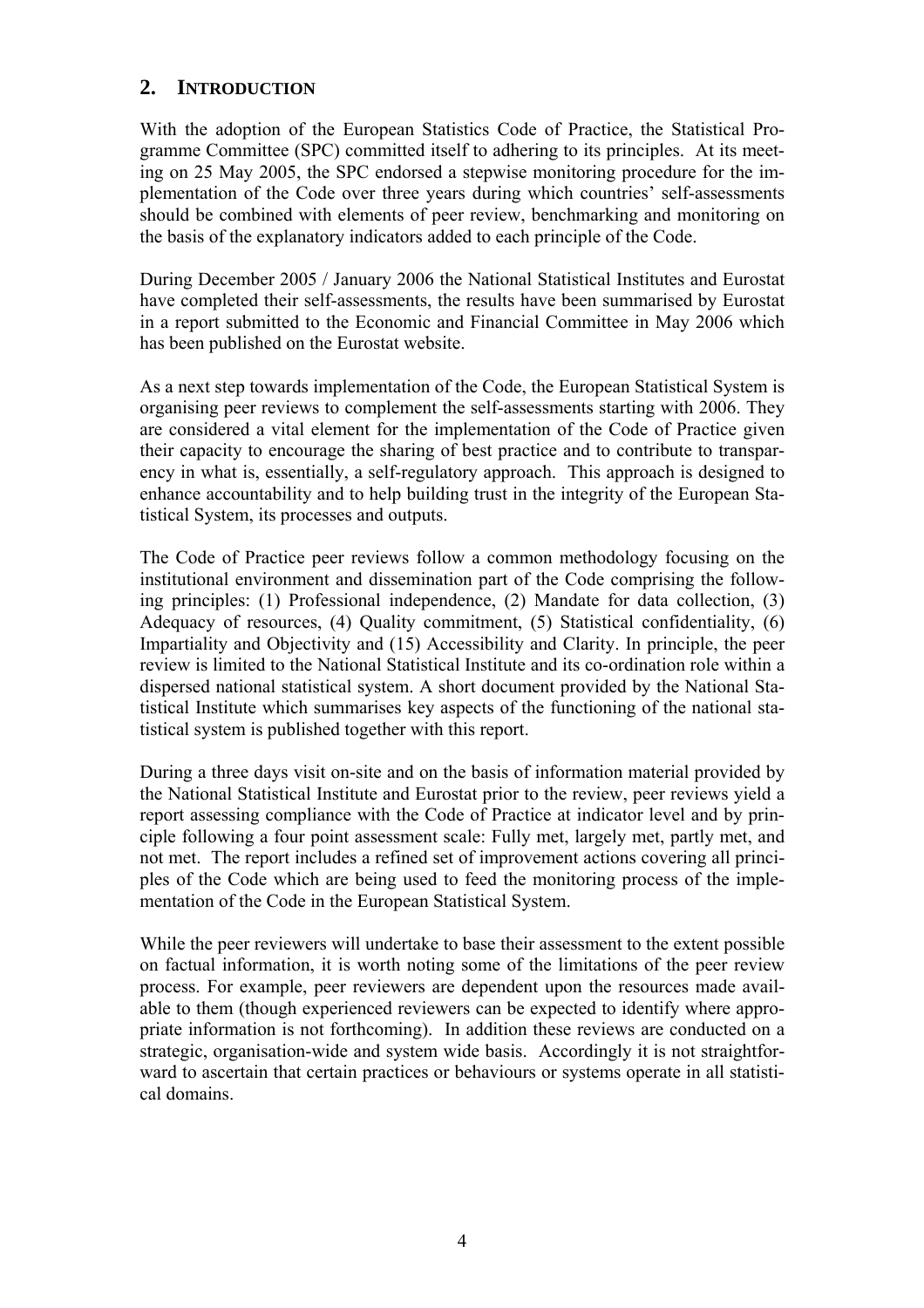## <span id="page-4-0"></span>**3. FINDINGS PER PRINCIPLE**

### **Principle 1: Professional Independence**

<span id="page-4-1"></span>*The professional independence of statistical authorities from other policy, regulatory or administrative departments and bodies, as well as from private sector operators, ensures the credibility of European Statistics.* 

Overall assessment:

Statistics Denmark is in practice a professional, fully independent institution. This has been unequivocally confirmed by all stakeholders, everyday results, international prestige and many internal documented rules. Support for this principle through legislation is not so convincing, as the role of the Minister for Economic and Business Affairs is too strong.

*Indicator 1.1: The independence of the statistical authority from political and other external interference in producing and disseminating official statistics is specified in law.* 

Assessment:

#### **Largely met**

Comments:

The independence is underlined in the Act on Statistics Denmark (Section 2 of the Act on Statistics Denmark in combination with Section 1 stipulates the independence of the institution in collecting, processing and publishing of statistical information) and is practised in reality. According to the Act the management of Statistics Denmark is divided among the Board, the Minister of Economic and Business Affairs and the National Statistician (Director General). The National Statistician is appointed by the Queen on recommendation of the same Minister and the other members of the Board are appointed directly by this Minister. There are no signs that this system has been abused so far but such a concentration of power in one pair of hands does not look like the best solution.

*Indicator 1.2: The head of the statistical authority has sufficiently high hierarchical standing to ensure senior level access to policy authorities and administrative public bodies. He/She should be of the highest professional calibre.* 

Assessment:

#### **Fully met**

#### Comments:

The present National Statistician is indeed of the highest professional calibre. He and all earlier National Statisticians were appointed on the basis of an open job advertisement (it is again a traditional practice not included in the Act), where the applicant's qualifications form the basis for selection. The position of the National Statistician is according to the law a position of a permanent secretary.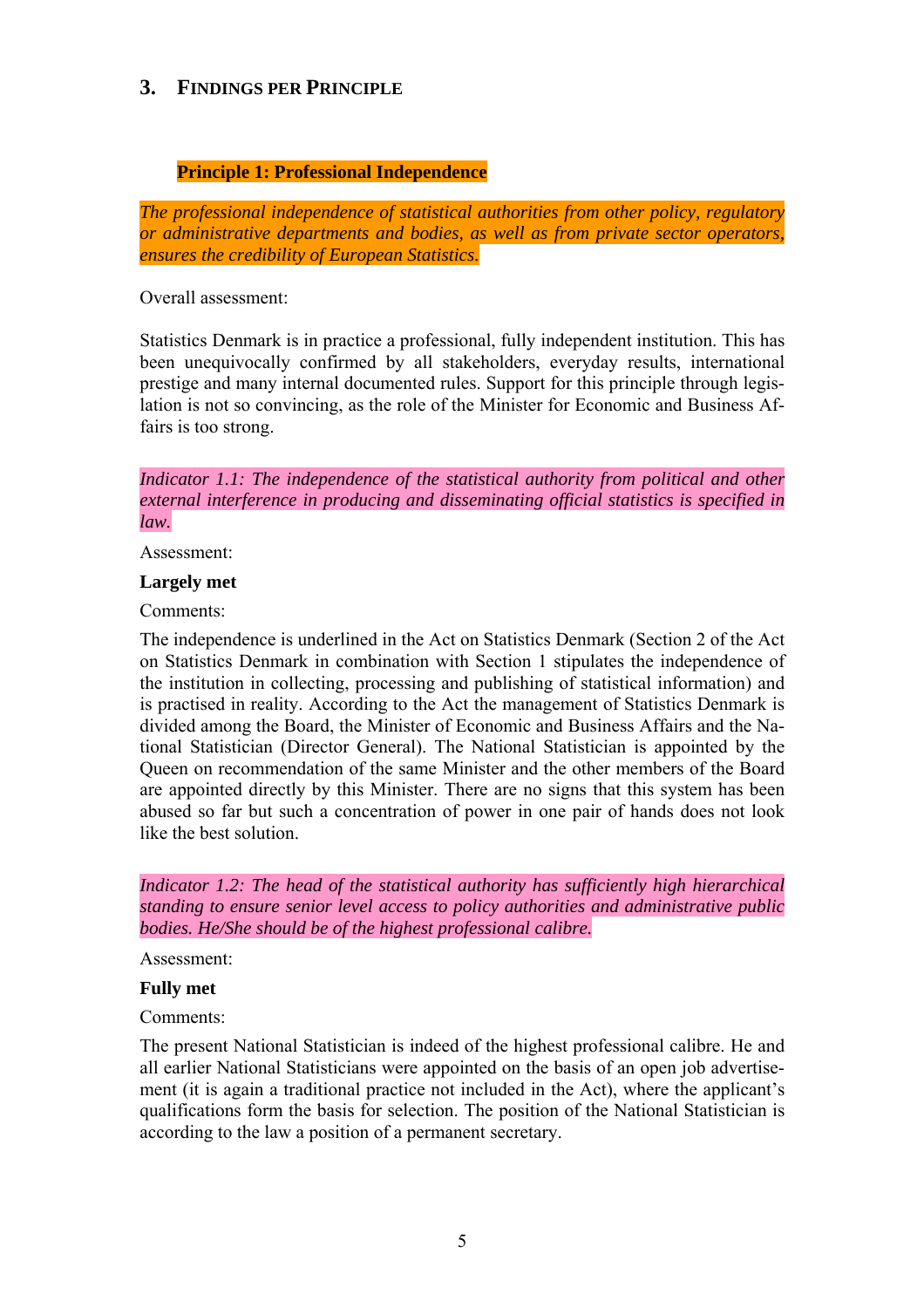*Indicator 1.3: The head of the statistical authority and, where appropriate, the heads of its statistical bodies have responsibility for ensuring that European Statistics are produced and disseminated in an independent manner.* 

Assessment:

#### **Fully met**

Comments:

Act on Statistics Denmark states that *the National Statistician* is the professional and administrative director of Statistics Denmark (Section 4 of the Act). This implies the responsibility for conducting the production and dissemination of statistics.

*Indicator 1.4: The head of the statistical authority and, where appropriate, the heads of its statistical bodies have the sole responsibility for deciding on statistical methods, standards and procedures, and on the content and timing of statistical releases.* 

Assessment:

#### **Fully met**

Comments:

The choice of appropriate statistical methods, standards and procedures, together with any decisions on the content and timing of statistical releases, are fully on the National Statistician and the Board.

*Indicator 1.5: The statistical work programmes are published and periodic reports describe progress made.* 

Assessment:

#### **Fully met**

Comments:

Statistics Denmark publishes its work programme annually and also a very detailed statistical programme. Progress is reported in annual reports and in the performance contracts with the ministry.

*Indicator 1.6: Statistical releases are clearly distinguished and issued separately from political/policy statements.* 

Assessment:

#### **Fully met**

Comments:

It is the policy of Statistics Denmark not to include any political comments in their statistical releases. Press releases by Statistics Denmark are clearly labelled and not mixed with political statements. Statistics Denmark only holds a few press conferences during the year and they do not contain any political comments.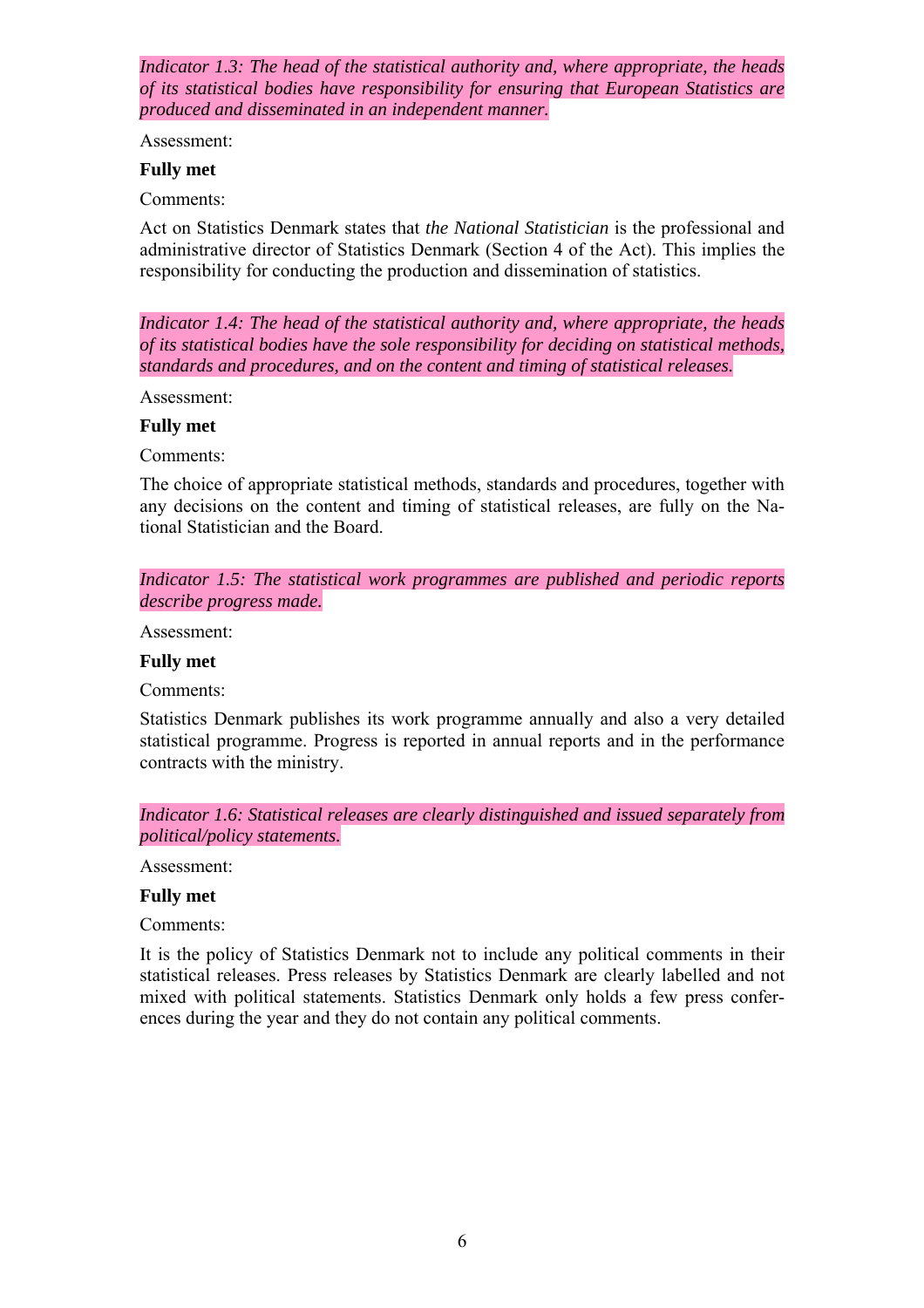*Indicator 1.7: The statistical authority, when appropriate, comments publicly on statistical issues, including criticisms and misuses of official statistics.* 

Assessment:

#### **Fully met**

Comments:

Comments on criticism, errors and misuse of the statistics are made according to the guidelines given in Statistics Denmark's Media Policy. The basic role is played by the Dissemination Department. Statistics Denmark's public interventions in case of substantial misuse or misinterpretations were confirmed by the representatives of the media.

#### **Principle 2: Mandate for Data Collection**

<span id="page-6-0"></span>*Statistical authorities must have a clear legal mandate to collect information for European statistical purposes. Administrations, enterprises and households, and the public at large may be compelled by law to allow access to or deliver data for European statistical purposes at the request of statistical authorities.* 

Overall assessment:

The position regarding the mandate for data collection is exceptionally strong. Not only can Statistics Denmark collect statistical surveys from administrations, enterprises, households and individuals and use administrative data sources, but it has an important role in the establishment of central public registers. Statistics Denmark is a respected world leader in register-based statistics. Most countries are only now starting to use non-statistical registers, whereas Statistics Denmark has had almost 30 years of experience.

*Indicator 2.1: The mandate to collect information for the production and dissemination of official statistics is specified in law.* 

Assessment:

#### **Fully met**

Comments:

The Statistics Act provides Statistics Denmark with a very clear mandate for the collection of data. The detailed content of these data are defined in Sections 8 to 12 of the Act for different groups of respondents. It is very precise requesting specific items to be supplied by different types of businesses. The fact that the detailed specifications have been made directly in the law may be a little inflexible in cases of changing statistical demands.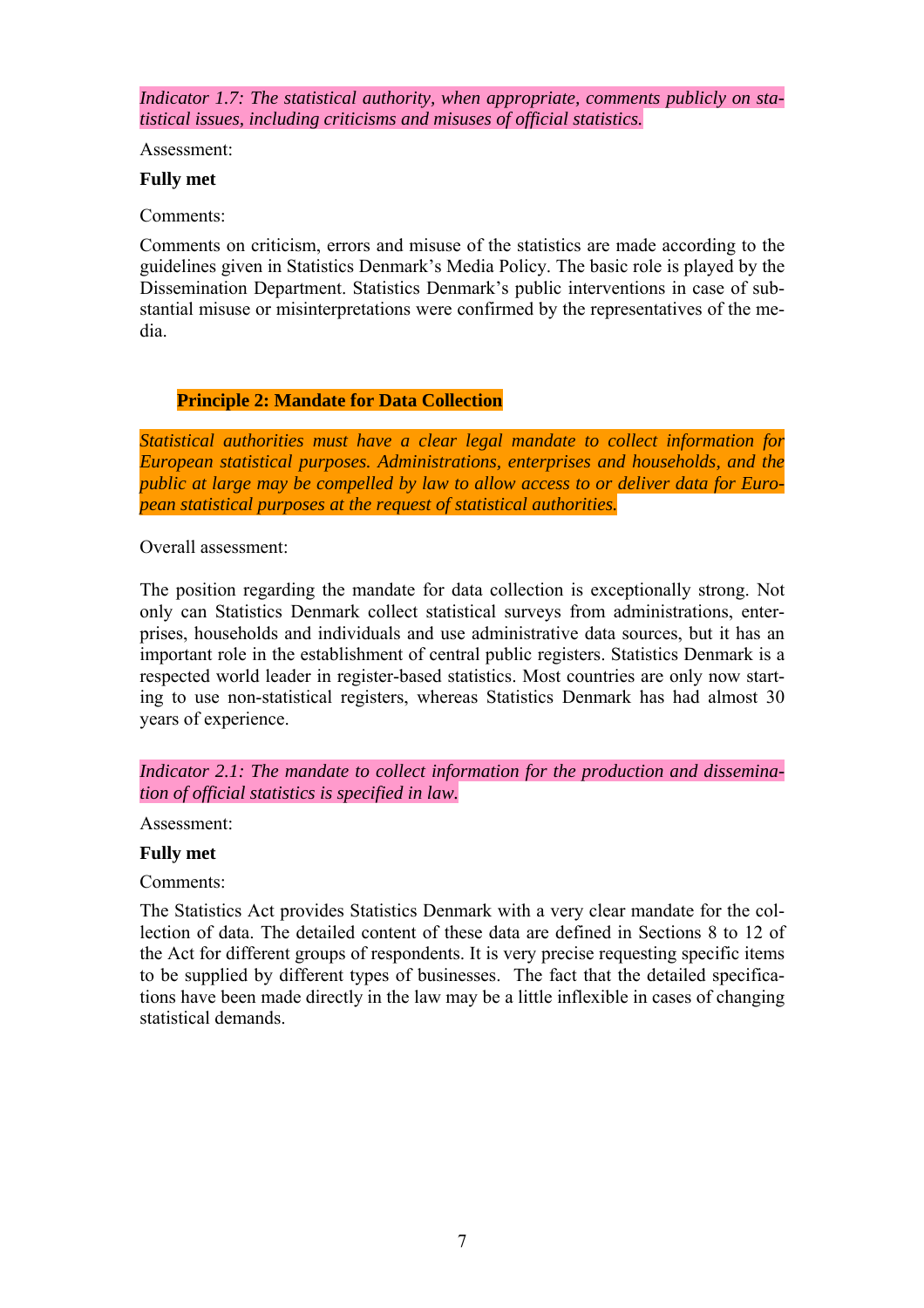*Indicator 2.2: The statistical authority is allowed by national legislation to use administrative records for statistical purposes.* 

Assessment:

#### **Fully met**

Comments:

The use of administrative records is not only allowed by national legislation but also very broadly practised. Statistics Denmark provided the first fully register-based census of population, households and housing in the world in 1981. Statistics Denmark's best practices are and should be spread to other NSIs and should also be analysed from the point of view of timeliness, quality and flexibility.

*Indicator 2.3: On the basis of a legal act, the statistical authority may compel response to statistical surveys.* 

Assessment:

#### **Largely met**

Comments:

Statistics Denmark may compel response to statistical surveys from the business sector. The punishments are specified in Section 13 of the Statistics Act.

For individuals, Statistics Denmark may not compel response. Since 2001 it has been possible for private individuals also to generally opt out of participating in statistical surveys. The possibility to opt out is included in the form used when persons move from one address to another. Up to 2007, 12 per cent of the population has made use of this possibility.

#### **Principle 3: Adequacy of Resources**

<span id="page-7-0"></span>*The resources available to statistical authorities must be sufficient to meet European Statistics requirements.* 

Overall assessment:

Statistics Denmark considers adequacy of resources as a most important problem. Statistics Denmark has slimmed down in the past and now belongs to the smallest NSIs among comparable offices when measured by staff and finance and is subject to an annual cut of 2 % for rationalisation. The efficiency of Statistics Denmark is very high – the main reasons are broad sharing of administrative data sources and use of modern statistical methods. However, Statistics Denmark reported on several international benchmarking exercises that have shown that some consequent threats arise because of these limited resources: few development projects, higher risk of potential errors, dependence on several key persons, few international activities and limited quality management. The scope to fulfil local Danish statistical data needs is smaller because EU Statistics requirements consume the large majority of resources.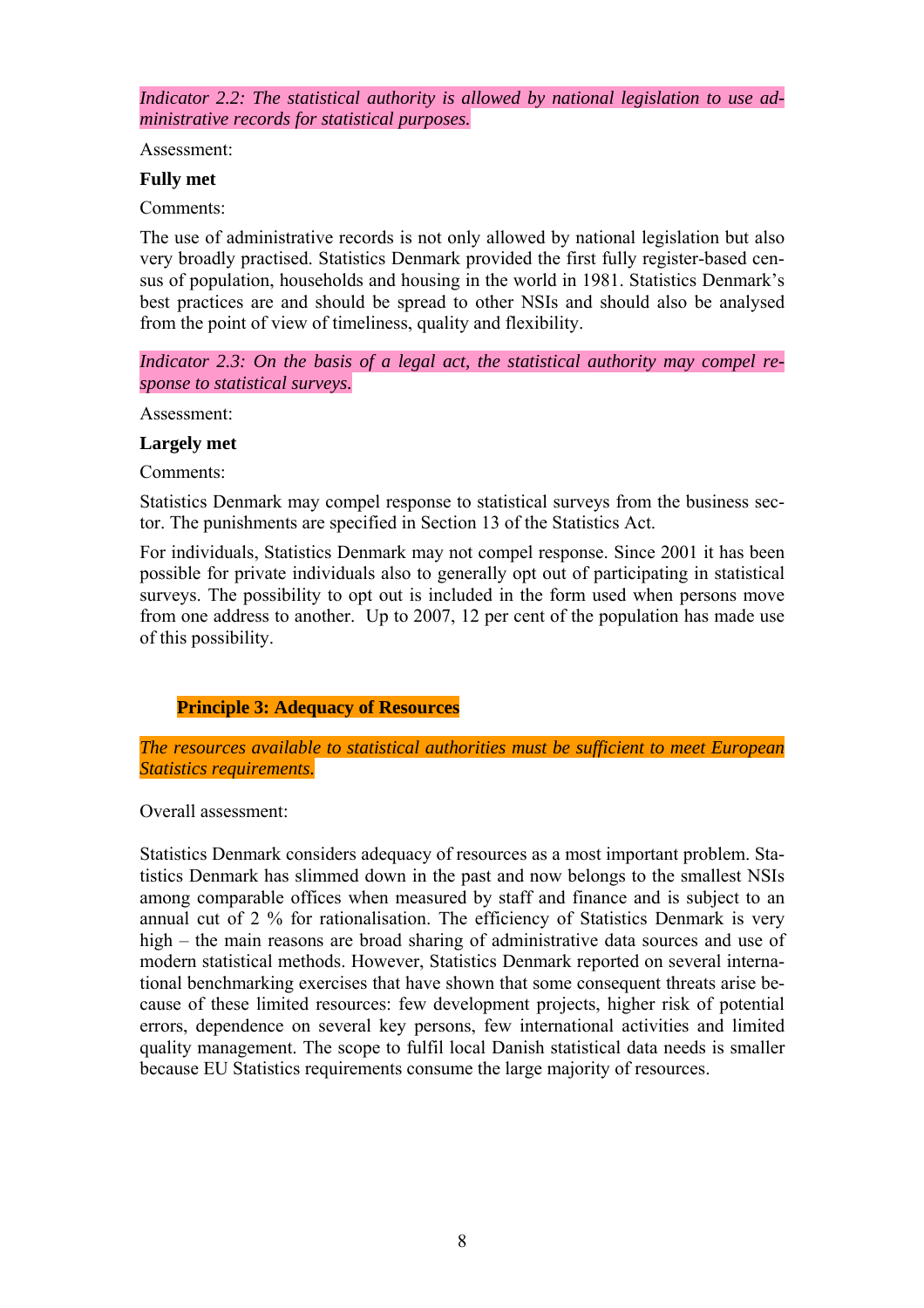*Indicator 3.1: Staff, financial, and computing resources, adequate both in magnitude and in quality, are available to meet current European Statistics needs.* 

Assessment:

#### **Partly met**

Comments:

Total staff and budget per population are probably the lowest among similar developed countries. Although detailed comparisons and benchmarking are difficult, as the history and structure of NSIs are unique and data sources and methods are different, the main consequences may be serious and should be discussed with competent ministries.

*Indicator 3.2: The scope, detail and cost of European Statistics are commensurate with needs.* 

For European level reply

*Indicator 3.3: Procedures exist to assess and justify demands for new European Statistics against their cost.* 

For European level reply

*Indicator 3.4: Procedures exist to assess the continuing need for all European Statistics, to see if any can be discontinued or curtailed to free up resources.* 

<span id="page-8-0"></span>For European level reply

#### **Principle 4: Quality commitment**

*All ESS members commit themselves to work and co-operate according to the principles fixed in the Quality Declaration of the European Statistical System.* 

Overall assessment:

Statistics Denmark reports on the quality of products according to the ESS quality components; nevertheless due to resource problems the share of output regularly monitored is very low.

Good practices are in place to monitor the quality of dissemination for all or most statistics. Nevertheless the quality of processes is not systematically monitored. The staff is well trained and further training is systematically provided. Users are, in general, satisfied with the work conducted by Statistics Denmark regarding quality. Even if there are no formally adopted overall procedures relating to quality, quality considerations are regularly dealt with.

Some key statistics are systematically reviewed.

Statistics Denmark is aware of the importance of quality and a lot of improvement actions will be implemented during the period to 2010.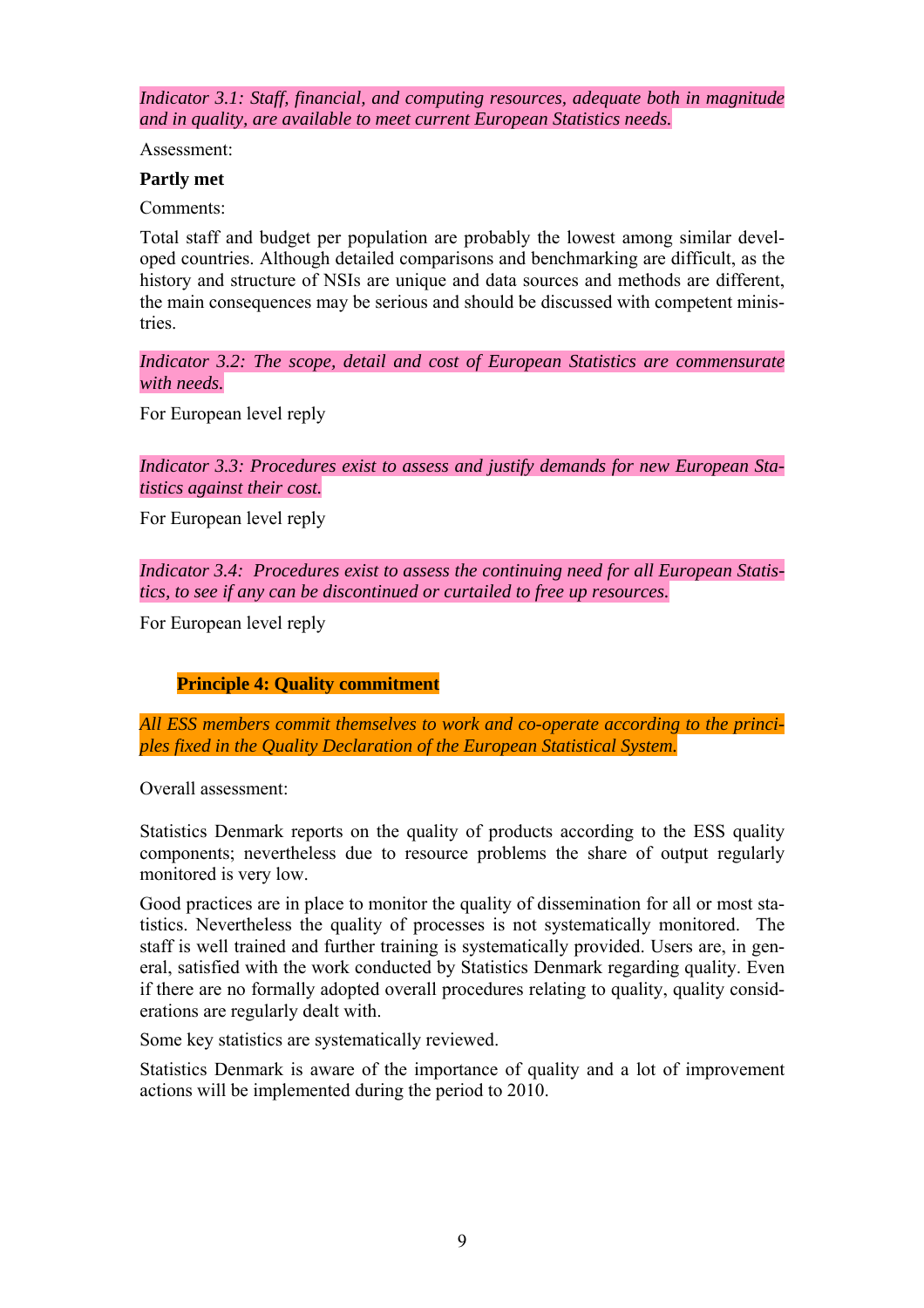*Indicator 4.1 Product quality is regularly monitored according to the ESS quality components.* 

Assessment:

#### **Partly met**

Comments:

Statistics Denmark expresses quality in 8 dimensions (relevance, reliability, timeliness, punctuality, accessibility, documented, coherence and comparability).

An extensive quality assurance programme exists for the most important economic statistics but due to resource problems the share of output regularly monitored is less than 25%.

Results are analysed and the top management is informed in order to take improvement actions.

It was pointed out during the interview that variance estimates are not routinely produced and published.

*Indicator 4.2 Processes are in place to monitor the quality of the collection, processing and dissemination of statistics.* 

Assessment:

## **Largely met**

Comments:

Procedures are in place to monitor the quality of dissemination for most statistics but although there are a number of guidelines for the quality of collection and processing there is no fixed evaluation model. Assessments are not systematically applied to all statistics.

During the strategy period (Strategy 2010) some initiatives are being taken to improve the quality of collection and processing (a common electronic reporting system has been developed for business, which will be applied in managing all processes concerning sample selection, and sending out and receiving data from businesses. The efficiency of the data-editing processes will be enhanced by applying general error detection systems, and all questionnaires will be made suitable for scanning, etc).

*Indicator 4.3 Processes are in place to deal with quality considerations, including trade-offs within quality, and to guide planning for existing and emerging surveys.* 

Assessment:

#### **Largely met**

Comments:

Even if there are no real procedures relating to quality, quality considerations are regularly dealt with. Pilot studies are not carried out on a systematic basis, but strategy 2010 states that new surveys or new collection methods will be tested by users.

Statistics Denmark is aware that the quality of statistics must continuously be improved and a lot of improvements have been proposed in Strategy 2010. A quality report on the implementation of objectives mentioned in the strategy for improving the statistical quality should be prepared on an annual basis from 2007 onwards.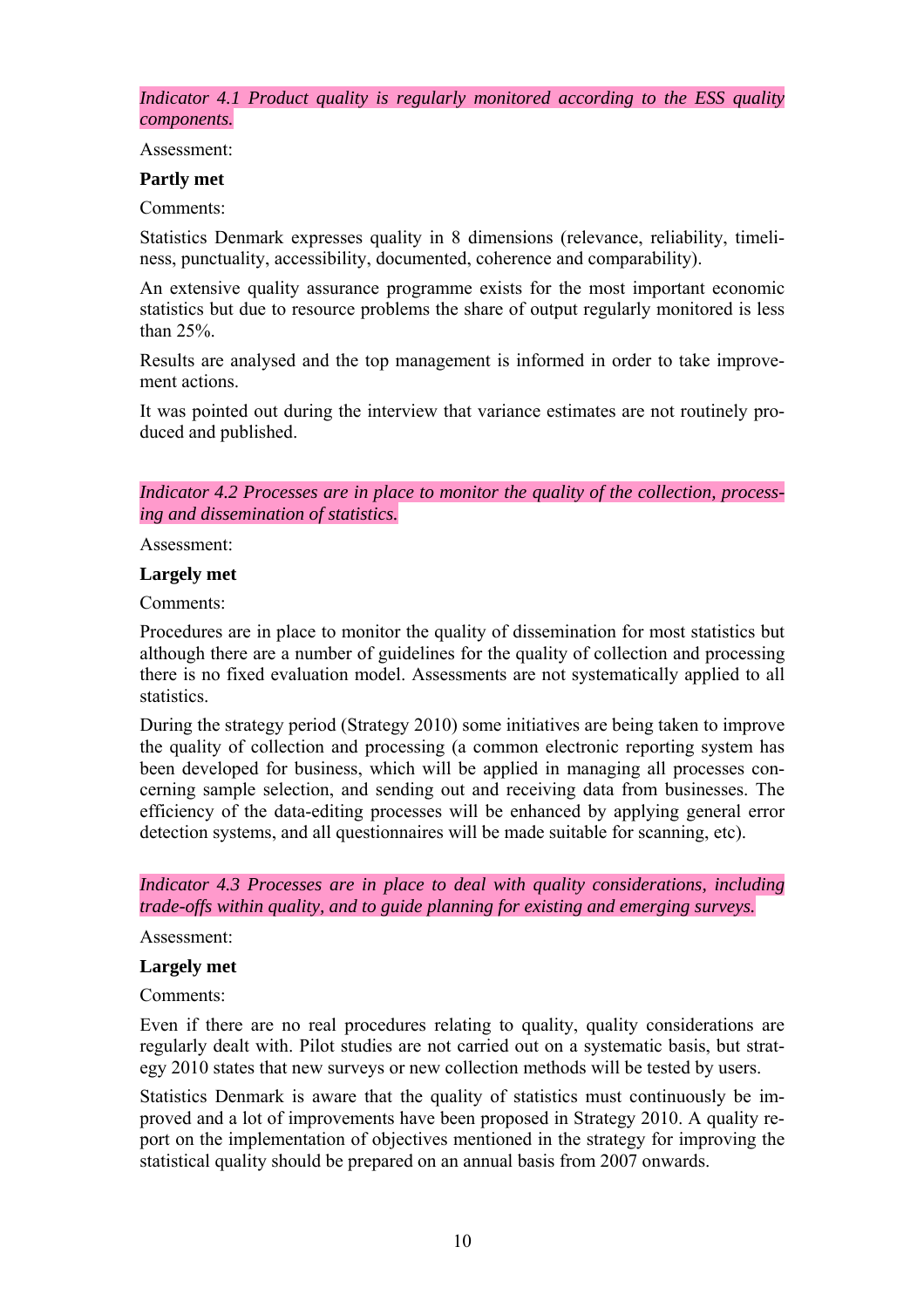*Indicator 4.4 Quality guidelines are documented and staff are well trained. These guidelines are spelled out in writing and made known to the public.* 

Assessment:

#### **Largely met**

Comments:

The staff are well trained and further training is systematically conducted.

Junior staff are aware of the different dimensions of quality and they try to apply quality criteria in their work.

Internal documentation for some statistical production processes and products is available and improvements are set up in Strategy 2010.

A quality description is part of the dissemination policy and Statistics Denmark produces a "Declaration of Content" for all statistics available on the website.

*Indicator 4.5 There is a regular and thorough review of the key statistical outputs using external experts where appropriate.* 

Assessment:

#### **Largely met**

Comments:

There is no regular or systematic review of the key statistics outputs. However some areas such as national accounts and indices are systematically reviewed.

Since 2005 Statistics Denmark has established a forum on short term indicators, comprising statistics producers for related statistical fields, in order to analyse them and to focus attention on the co-ordination of indicators.

## **Principle 5: Statistical confidentiality**

<span id="page-10-0"></span>*The privacy of data providers (households, enterprises, administrations and other respondents), the confidentiality of the information they provide and its use only for statistical purposes must be absolutely guaranteed.* 

Overall assessment:

Statistical confidentiality is guaranteed by law.

Members of Statistics Denmark's staff sign a contract on legal confidentiality, which also outlines commitments and criminal liability in relation to complying with confidentiality commitments. The researchers/ analysts are subject to the rules governing professional secrecy.

Breaches of statistical confidentiality are punishable. Guidelines exist for the production and dissemination processes and physical and technological provisions are being reviewed with international standards.

Strict protocols apply to external users accessing statistical microdata for research purposes. The rules governing the research and analytical environments are transparent and they are published on Statistics Denmark's website.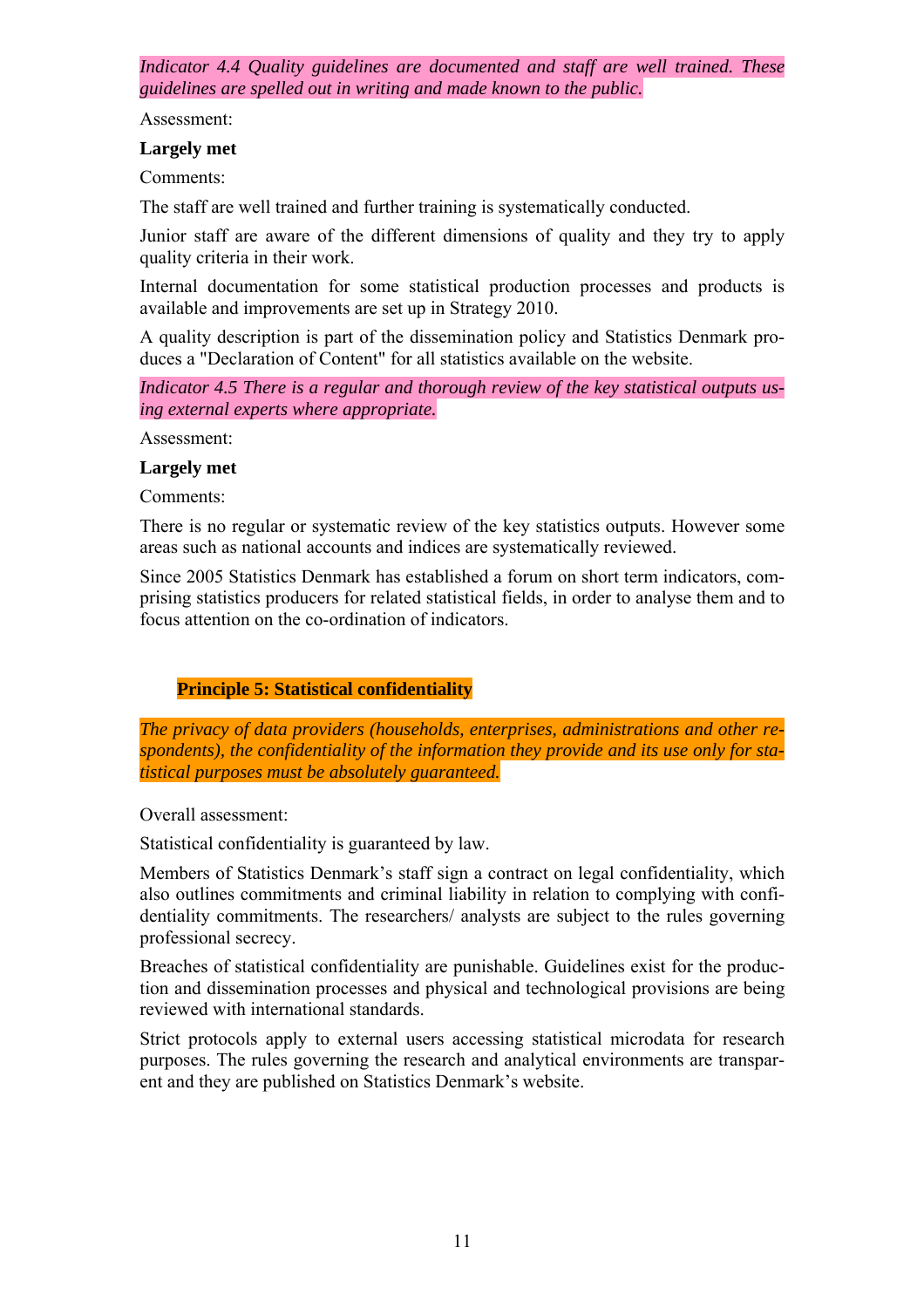*Indicator 5.1 Statistical confidentiality is guaranteed in law.* 

Assessment:

#### **Fully met**

Comments:

Legislation that ensures the confidentiality of statistical data (individuals and enterprises) can be found in the Act on Processing of Personal data, in the Danish Public Administration Act and in the Danish Criminal Code. These acts determine rules for the handling of information. The Danish Data Protection Agency ensures that these rules are upheld.

Statistics Denmark does not normally pass on confidential information even for statistical purposes or research use. However, there are four exceptions spelled out in writing: information on businesses is collected for statistical purposes and administrative use, by a particular authority which already has the right to collect this information; Statistics Denmark is working with another organisation on the production of specific statistics; the transmission of confidential data to Eurostat as required under EU legislation and the exchange of confidential information with another statistical institute.

*Indicator 5.2 Statistical authority staff sign legal confidentiality commitments on appointment.* 

Assessment:

#### **Fully met**

Comments:

Members of Statistics Denmark's staff have to sign a contract on legal confidentiality, which also outlines commitments and criminal liability in relation to complying with confidentiality commitments.

Professional secrecy is guaranteed in Danish Law (The Danish Public Administration Act).

*Indicator 5.3 Substantial penalties are prescribed for any wilful breaches of statistical confidentiality.* 

Assessment:

#### **Fully met**

Comments:

Breaches of statistical confidentiality are punishable. The staff and researchers/ analysts are subject to the rules governing professional secrecy.

The agreement authorising access to datasets states the rules in case of a breach of the provisions of the agreement: the researcher in breach will be excluded from using any Statistics Denmark research schemes permanently or for a period of not less than 3 years.

According to the interviewee no breaches of statistical confidentiality are known.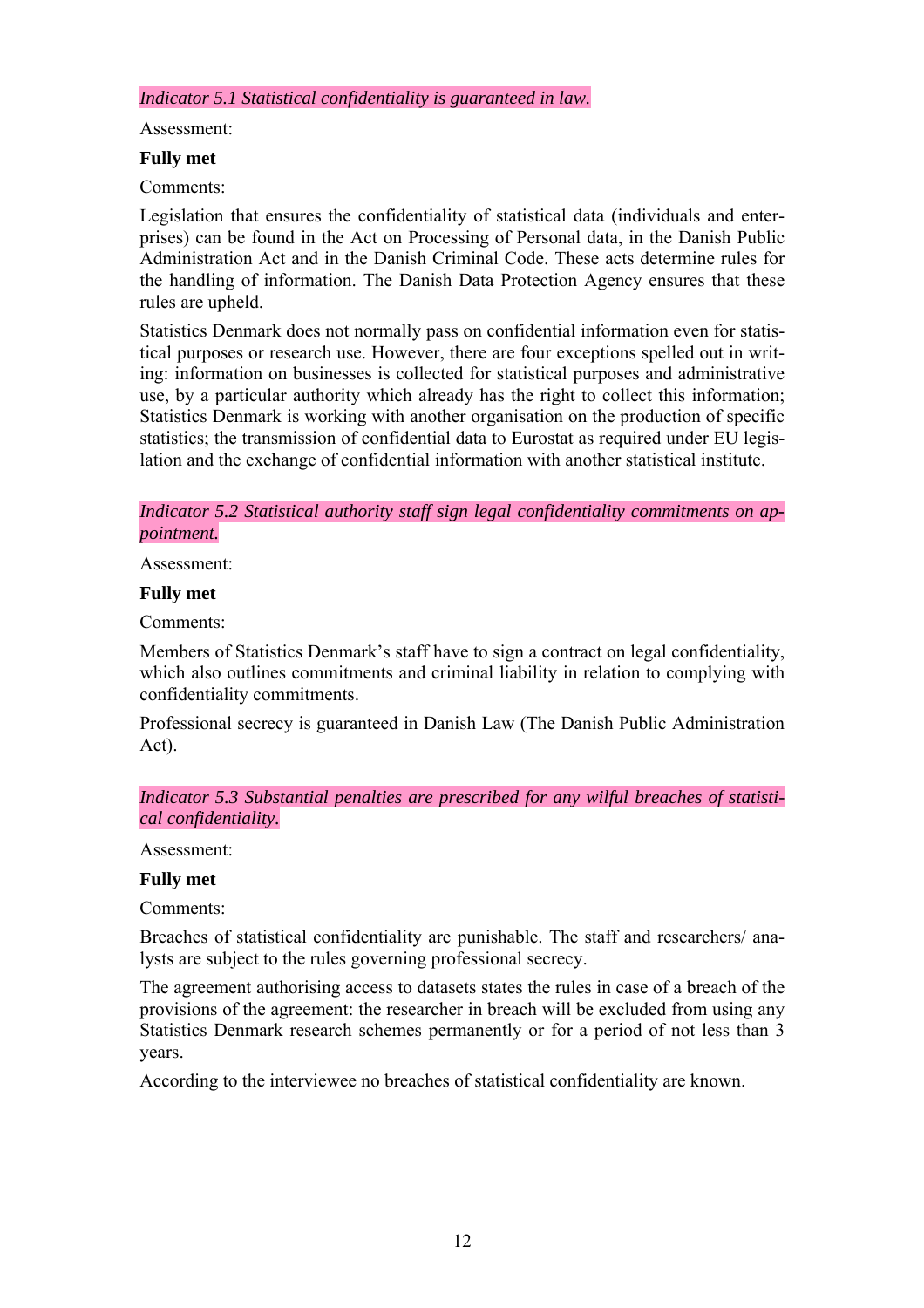*Indicator 5.4 Instructions and guidelines are provided on the protection of statistical confidentiality in the production and dissemination processes. These guidelines are spelled out in writing and made known to the public.* 

Assessment:

#### **Fully met**

Comments:

Instructions and guidelines exist for the protection of statistical confidentiality in the production and dissemination processes. These instructions are well-known by users, data providers and staff who have a clear view about the amount of risk (disclosure) they can accept in making statistics available.

Different initiatives are being taken to improve the knowledge of existing rules (by drawing attention the rules on the Statistics Denmark intranet).

A special unit (The Research Service Unit) was established in 2001 with a specific duty to improve researchers' access to microdata. This Unit checks the results from the researchers' computer work and if they find printouts with too detailed data they contact the researchers in order to agree on details of the level of output.

According to the interviews no breaches of statistical confidentiality are known.

*Indicator 5.5 Physical and technological provisions are in place to protect the security and integrity of statistical databases* 

Assessment:

#### **Fully met**

Comments:

Statistics Denmark places great importance on data security.

The existing IT security manual is currently being revised in accordance with the standards similar to ISO27001 (IT-management) and ISO 17799 (IT-technique).

Statistics Denmark makes use of common systems and mechanisms such as firewalls, restricted access, logging of access attempts and antivirus programs to ensure security. A recent external audit on risks has shown that these systems and mechanisms are adequate to protect statistical confidentiality.

Research and analytical environments authorized by the National Statistician can have access to microdata via the internet. However all data processing is done in Statistics Denmark and data cannot be transferred from Statistics Denmark to the researcher's computer. All results from the researcher's computer are stored in a special file and printouts are sent to the researchers by e-mail. To ensure that no user/researcher misuses his access rights every day a sample of e-mails is checked by the Research Service Unit. However, all sent e-mails are skimmed through for abnormal size, suspicious filenames, etc.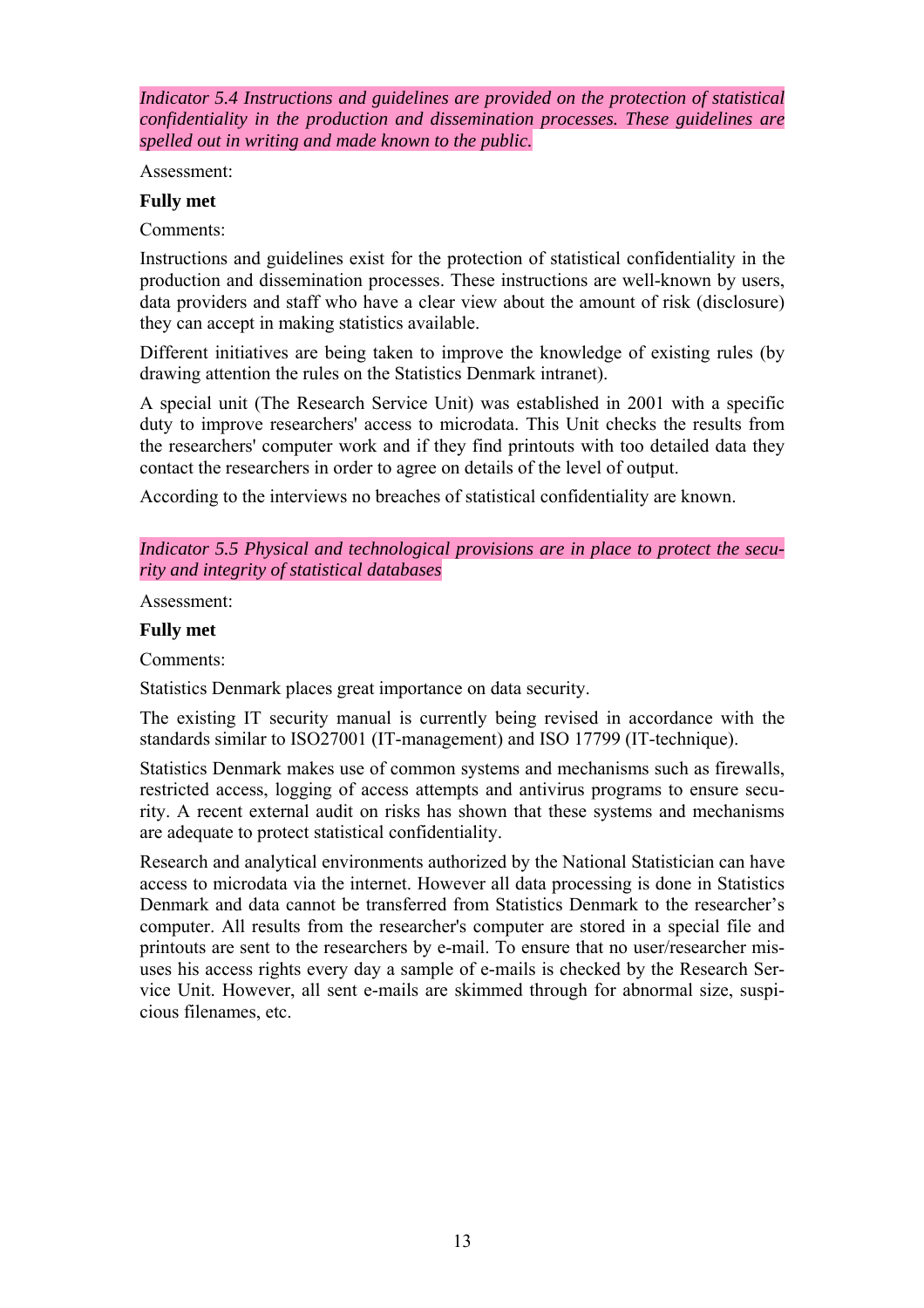*Indicator 5.6 Strict protocols apply to external users accessing statistical microdata for research purposes.* 

Assessment:

#### **Fully met**

Comments:

The Danish Act of Processing Personal Data that implements Directive 95/46/EC covers all types of processing of personal data, including registration, storage, disclosure, merging, changes, deletion, etc. This act introduced a duty of notification to the Danish Data Protection Agency.

Access to confidential microdata may be granted for purposes of research and analysis. Only the research and analytical environments authorized by the National Statistician may have access via the internet.

The Board of Statistics Denmark has laid down the rules governing the research and analytical environments that can be authorized and the microdata to which they can obtain access. These rules are transparent and they are published on Statistics Denmark's website.

Researchers and analysts who are not part of a research and analytical environment, and foreign researchers, may, subject to specific conditions, gain access to confidential microdata by working at the premises of Statistics Denmark.

According to the interviews, users evaluate positively the availability of microdata and they agree with the confidentiality rules applied by Statistics Denmark.

#### **Principle 6: Impartiality and objectivity.**

<span id="page-13-0"></span>*Statistical authorities must produce and disseminate European Statistics respecting scientific independence and in an objective, professional and transparent manner in which all users are treated equitably.* 

Overall assessment:

Statistics Denmark has a high reputation for its impartiality and objectivity. Their good performance in this respect is evident from the user survey and other documentation provided and was also recognized by all persons interviewed during the visit.

The dissemination policy treats everybody equally. Comments made to the statistics included in publications are objective.

*Indicator 6.1: Statistics are compiled on an objective basis determined by statistical considerations.* 

Assessment:

#### **Fully met**

Comments:

All documentation shows that high attention is given at all levels in the organisation to issues relating to sound statistical methods. The management communicates clearly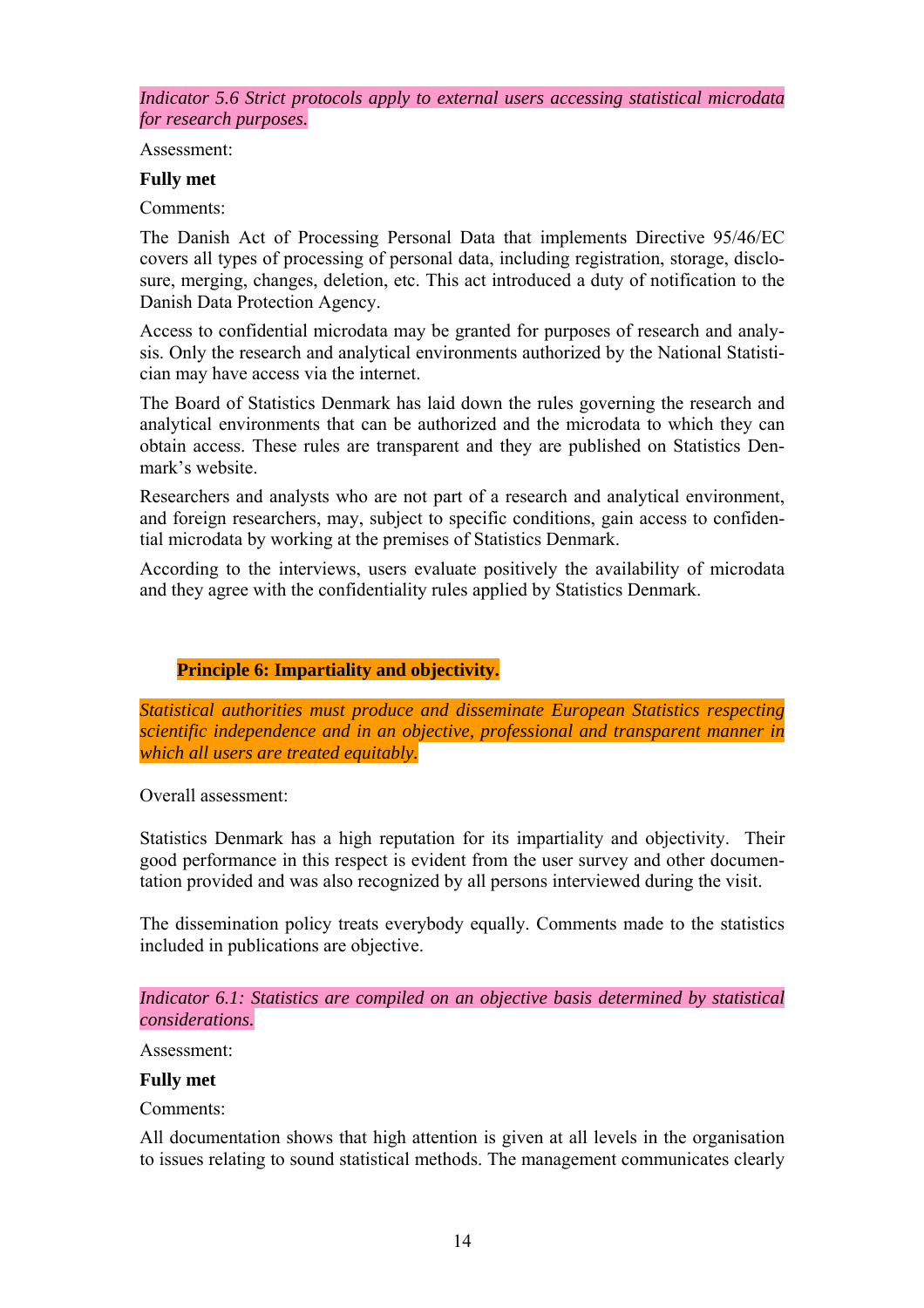that methods and quality in statistics are key priorities. Methodological handbooks and quality projects show that statistical considerations guide the work.

*Indicator 6.2: Choices of sources and statistical techniques are informed by statistical considerations.* 

Assessment:

#### **Largely met**

Comments:

As stated under indicator 6.1, sound statistical methods guide all statistical production. Statistics Denmark depends highly on administrative data sources. These sources have a very high data quality and the statistics from these sources are considered very reliable. There are supplementary surveys for aspects without coverage of administrative sources.

However, there is a risk – due to the restrictions in making separate statistical surveys - that the statistics will miss important aspects and thus lack certain relevance or that the ideal statistical solution cannot always be chosen.

*Indicator 6.3: Errors discovered in published statistics are corrected at the earliest possible date and publicised.* 

Assessment:

#### **Fully met**

Comments:

The management has set out clear rules for actions to be taken if an error is identified. They are classified according to how severe they are: minor, small and serious. Different actions are to be put in place depending on the grouping. The rules in place mean that all serious errors are corrected and communicated immediately to the users. Also erroneous interpretation of the statistical results is commented upon.

The policy is clearly communicated to staff. It is encouraged to take action when errors occur.

The staff participating in the interviews clearly stated their full understanding of the actions to be taken when errors occur.

*Indicator 6.4: Information on the methods and procedures used by the statistical authority are publicly available.* 

Assessment:

**Largely met** 

Comments:

Methods for the data collection are described for most products. Metadata is available on the website and follows a standardised structure. However, the information is not yet fully complete.

In the user survey there was quite a high percentage of users (26 percent), which found it difficult to access information on sources, concepts, classifications and statistical practice. In particular the researchers found that the information provided was not detailed enough for a thorough understanding of the statistics. This weakness of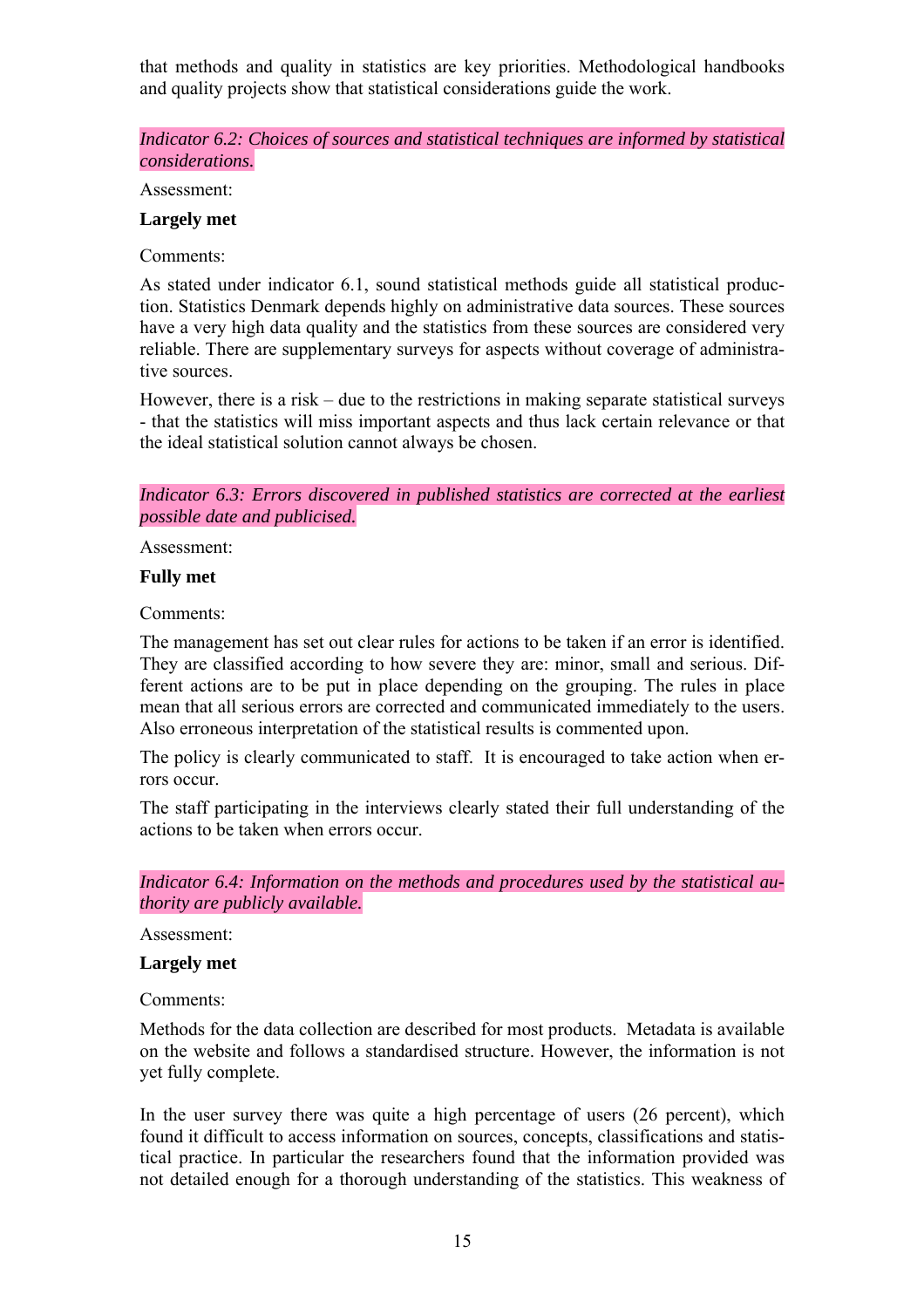the metadata was confirmed in some of the interviews. However, it was also stated that the staff in Statistics Denmark was always very helpful in providing additional metainformation.

*Indicator 6.5: Statistical release dates and times are pre -announced.* 

Assessment:

#### **Fully met**

Comments:

There is a release calendar with dates and times for releases which gives the timetable three months in advance. Changes are announced. The release calendar is available on the website of Statistics Denmark.

All users confirmed the good functioning of the release calendar and that changes occur very seldom.

*Indicator 6.6: All users have equal access to statistical releases at the same time and any privileged pre-release access to any outside user is limited, controlled and publicised. In the event that leaks occur, pre-release arrangements should be revised so as to ensure impartiality.* 

Assessment:

#### **Fully met**

Comments:

There is no pre-release of statistics to any user. Not even ministers are notified in advance. In exceptional cases, the National Statistician retains the right to decide that a certain publication may be released before its official publication time. This possibility has not been used in recent years.

*Indicator 6.7: Statistical releases and statements made in Press Conferences are objective and non-partisan.* 

Assessment:

#### **Fully met**

Comments:

Statistics Denmark has very high standards for its objectivity in all dissemination. Staff are well trained in how to make good press-releases. There is a policy document addressed to all staff about basic principles and procedures in relation to the press.

Users confirmed in the interviews that press releases are objective and non-partisan.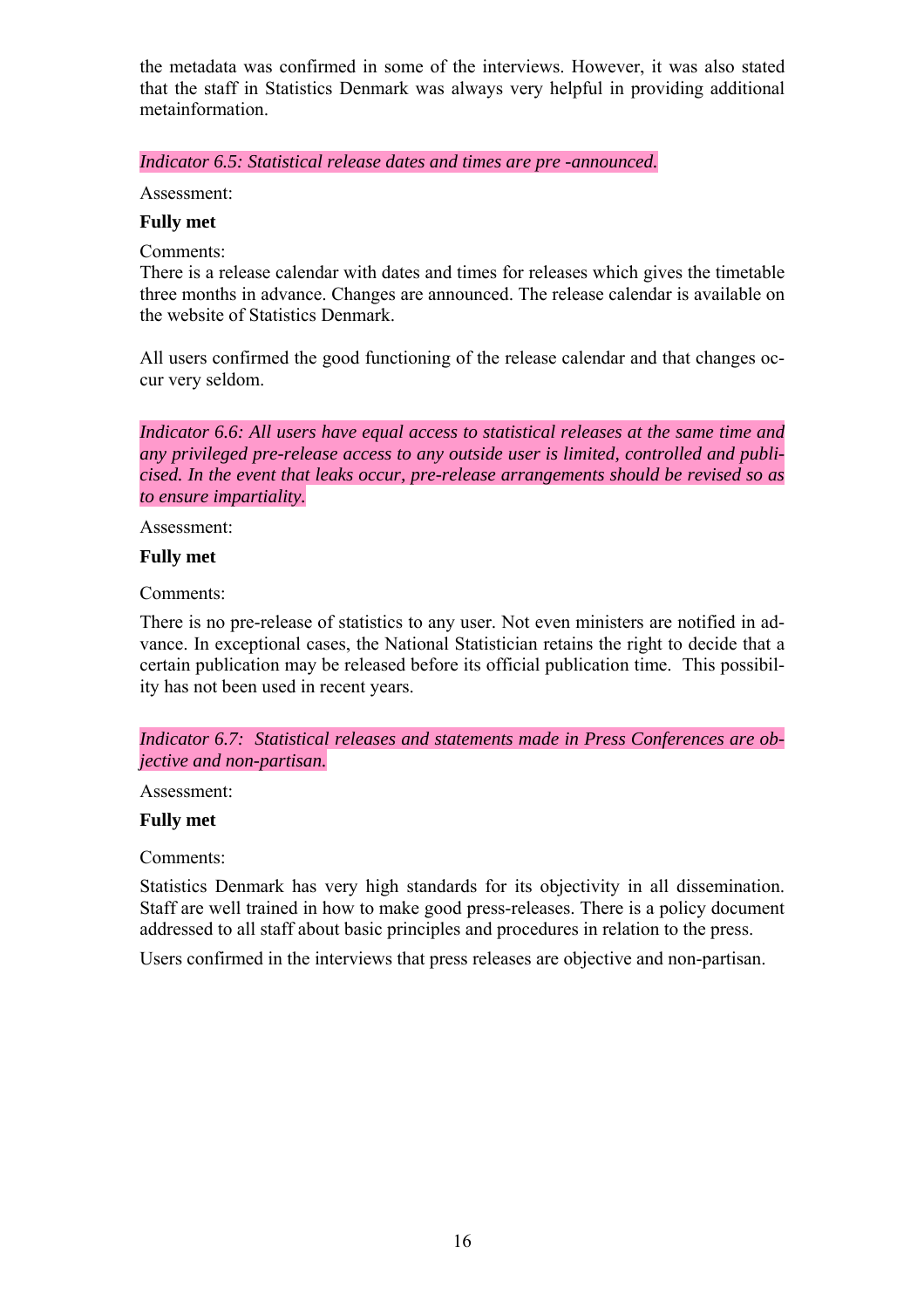#### **Principle 15: Accessibility and clarity**

<span id="page-16-0"></span>*European Statistics should be presented in a clear and understandable form, disseminated in a suitable and convenient manner, available and accessible on an impartial basis with supporting metadata and guidance.* 

Overall assessment:

Statistics Denmark's website is very user friendly. It contains all data produced by Statistics Denmark in the form of a database, (except the services tasks - see below), and all its publications and reasonably good meta-information. The database is free of charge. Publications are to be paid for both for paper publications and usually also if ordered in electronic form.

The website is also partly available in English.

*Indicator 15.1: Statistics are presented in a form that facilitates proper interpretation and meaningful comparisons.* 

Assessment:

#### **Fully met**

Comments:

97 percent of the users think that statistics are presented in an easy-to-understand way, which is a high mark. The user-friendly presentation was confirmed in the interviews.

*Indicator 15.2: Dissemination services use modern information and communication technology and, if appropriate, traditional hard copy.* 

Assessment:

#### **Fully met**

Comments:

Statistics Denmark's website is easy to use and to navigate. 92 % of the users were satisfied with the site in the user survey. Paper copies will become more and more limited, and replaced by electronic "publications". Paper copies and electronic copies can be ordered on-line.

*Indicator 15.3: Custom-designed analyses are provided when feasible and are made public.* 

Assessment:

#### **Largely met**

Comments:

Custom-designed analyses, called "service tasks", are made against payment. The Strategy document up to 2010 sets out a goal for an increase of income from service tasks of 20%. Custom-designed analyses are thus encouraged. The existence of this service is publicised on the website, including the pricing policy.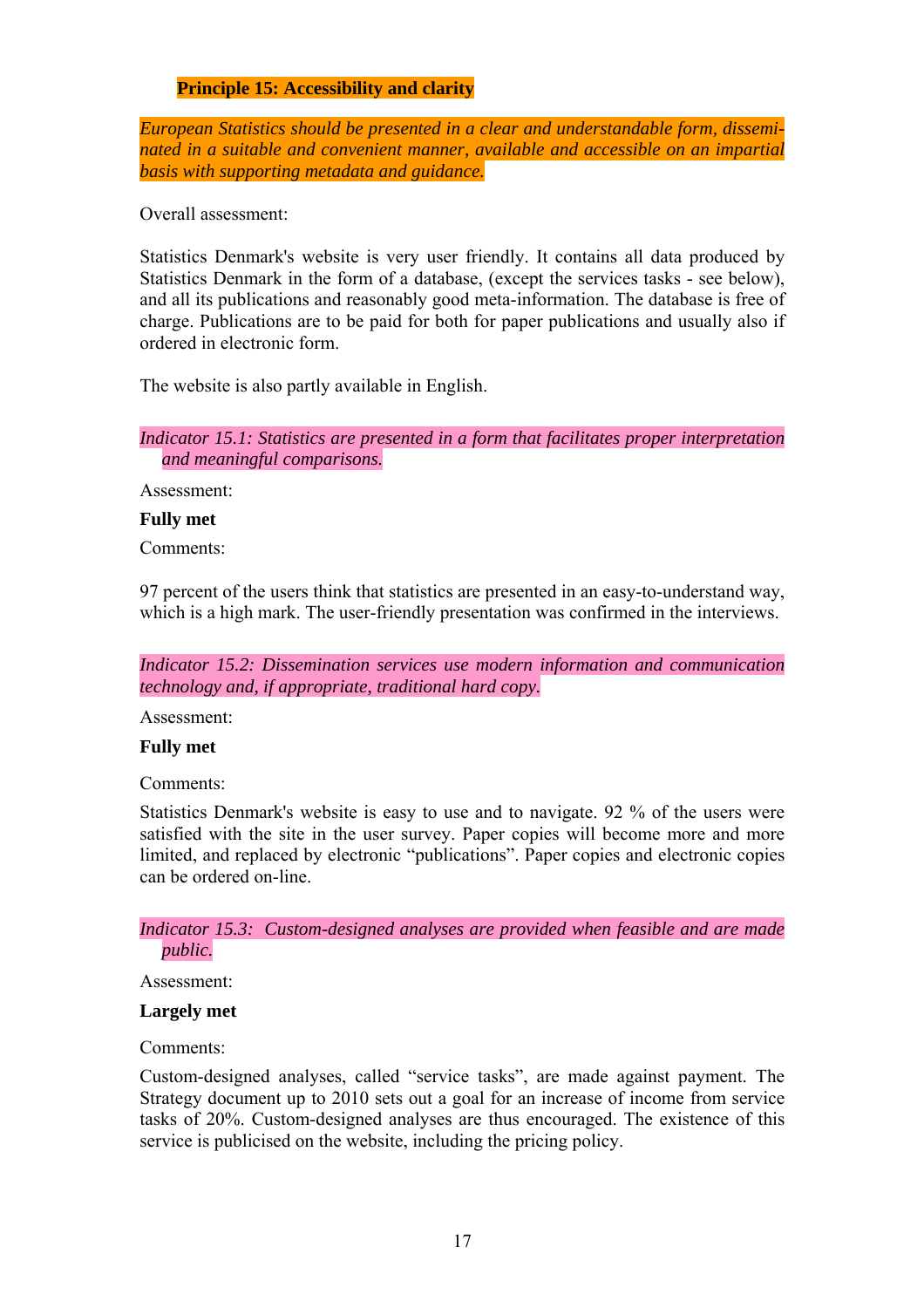In most cases, the specific tabulations and analyses made against payment are not disseminated by Statistics Denmark because normally the customer will disseminate the results. However, the service contracts allow Statistics Denmark to publish the results – a clause that can be used if the user chooses not to publish the results. The clause is seldom used.

In cases where Statistics Denmark is doing special tabulations within its own budget, the results are disseminated.

*Indicator 15.4: Access to microdata can be allowed for research purposes. This access is subject to strict protocols.* 

Assessment:

#### **Fully met**

Comments:

Researchers can access anonymised microdata for research purposes. There are rules and procedures in place for this access. All users we met in the interviews recognized the good functioning of the access procedures.

#### *Indicator 15.5: Metadata are documented according to standardised metadata systems.*

Assessment:

#### **Largely met**

Comments:

A standardised metadata system has been developed. It is almost completely implemented and made available to users through the Web site. However, some users in the user survey consider the meta information insufficient. Also in the interviews some weaknesses of the metadata were mentioned. Problems encountered with the metadata are for example the definitions of terms, information about quality and information about breaks in time series. Statistics Denmark has identified the weaknesses and has set out improvement actions in its document Strategy 2010, starting with improvements in the "Declarations of content" to be made by the end of 2007, followed by development of a general documentation system.

*Indicator 15.6: Users are kept informed on the methodology of statistical processes and the quality of statistical outputs with respect to the ESS quality criteria.* 

Assessment:

#### **Largely met**

Comments:

The metadata gives relevant information on the methodology used for the processes. ESS quality criteria are used. The information is however insufficient for some users (see indicators 6.4. and 15.5.)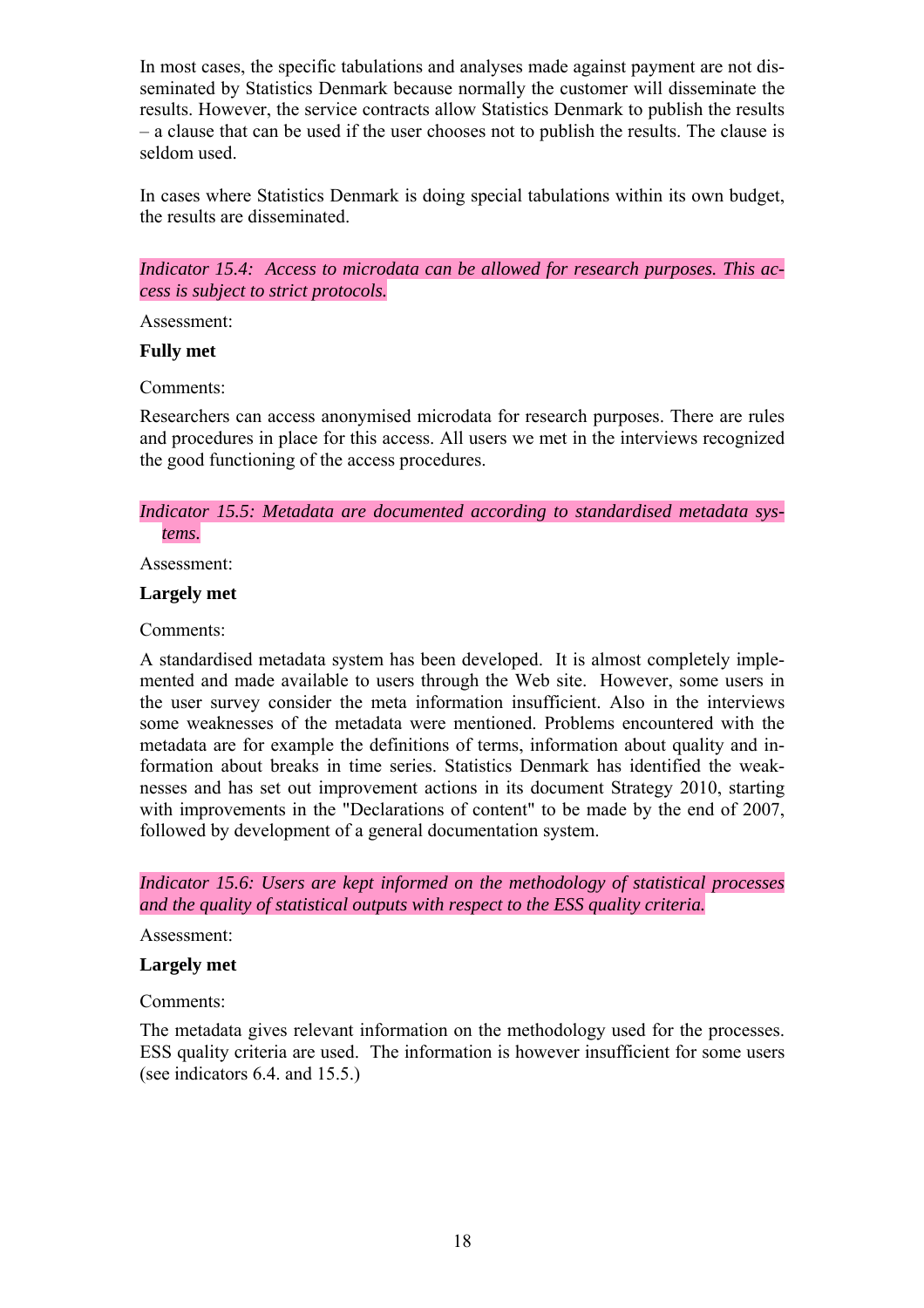## <span id="page-18-0"></span>**4. CO-ORDINATION ROLE OF THE NATIONAL STATISTICAL INSTITUTE**

In accordance with section 1 of the Act on Statistics Denmark, Statistics Denmark is established as the central authority for Danish statistics. This implies that most statistics on social and economic trends in Danish society are produced by Statistics Demark. Statistics Denmark covers the large majority of the statistics defined in the Eurostat Statistical programme. However, there are some general statistics on economic and social trends, which in accordance with an agreement, due to other legislation, for historical reasons or as the result of Statistics Denmark's resource situation are carried out by the ministries and by the Danish Central Bank. They are

- Ministry of Employment
- Ministry of Interior and Health
- Ministry of Refugee, Immigration and Integration Affairs
- Ministry of Food, Agriculture and Fisheries
- Ministry of Science, Technology and Innovation
- Ministry of Economic and Business Affairs
- Ministry of Environment
- National Central Bank

There is a link on the Statistics Denmark website to other producers of statistics in Denmark. However, the links give addresses to the main site of the producer. It is not easy for users to access statistics from these sites.

The Act of Statistics Denmark attributes Statistics Denmark a certain role in coordinating the official statistics:

"If the collection and processing of statistical information is being contemplated by a public authority or institution, Statistics Denmark shall be informed with a view to negotiation on co-ordination (Section 1, subsection 3)"

The peer review team's conclusion is that the co-ordination role given to Statistics Denmark is quite weak. Nevertheless, very efficient co-operation has been established between Statistics Denmark and the Danish Central Bank, with clear division of responsibilities and at the same time maintaining a cooperative spirit, ensuring coherent output to users. In other areas, the co-operation is less successful and would probably benefit from a stronger co-ordination mandate for Statistics Denmark.

A first step for Statistics Denmark could be to establish common access for users to official statistics through co-ordination of the websites.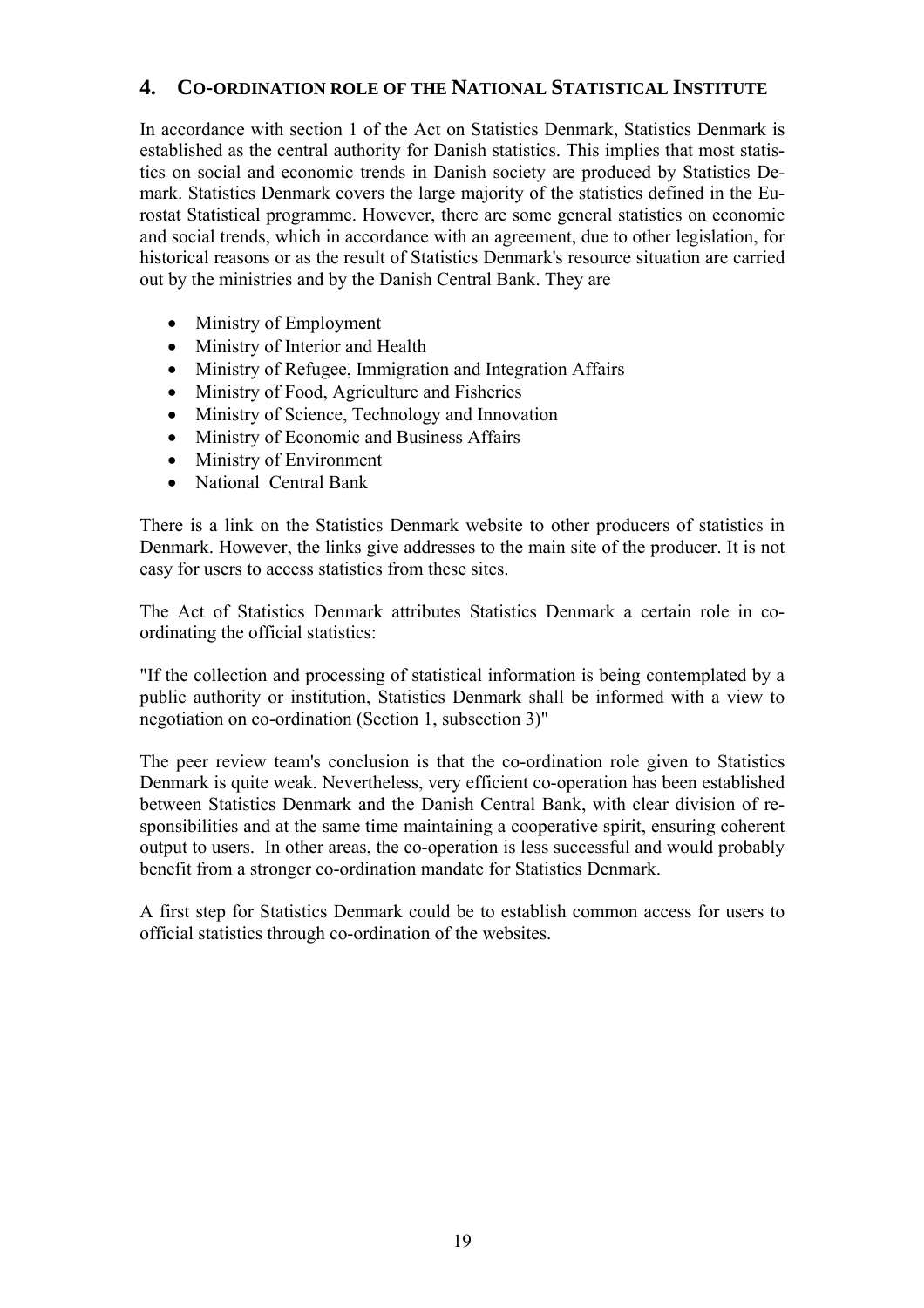## <span id="page-19-0"></span>**5. GOOD PRACTICES TO BE HIGHLIGHTED**

#### **Use of administrative data**

Register based statistics are very advanced in Denmark. The first complete register based population and housing census was made in 1981, enabled by the Central Register of Buildings and Dwellings from 1977. The Act on the Central Business Register dates from 1976. The register based statistics has since then developed considerably. The development has been facilitated by the Act for Statistics Denmark obliging public authorities and institutions to submit on request the information they possess to Statistics Denmark.

During the interviews with users and producers, the high quality of register based statistics was widely recognized.

The use of administrative data has developed in the Nordic countries along similar lines. This development has been facilitated by a close Nordic co-operation, for example by organising joint seminars. In the recent seminar on register based statistics in May 2007, also other countries were invited, thus extending the exchange of experiences.

A joint Nordic paper "Register-based statistics in the Nordic countries – Review of best practices with focus on population and social statistics" will be published by UNECE in the near future.

#### **Measurement of response burden for business statistics**

Statistics Denmark measures annually the burden on businesses from statistics, according to a standardized model. The measurement is part of a total measurement on the administrative burden on businesses in Denmark.

The experiences gained in Denmark have contributed to the method that will be used all over Europe as part of the EU Action Plan on reduction of the administrative burden.

The administrative burden on businesses emanating from statistics is very low in Denmark. In 2005, it was just 0.5 percent of the total administrative burden. The extensive use of data from administrative sources is the reason for this low percentage.

Statistics Denmark makes an annual report on response burden, which includes the initiatives taken to limit the burden.

#### **Micro data policy**

Statistics Denmark is a pioneer in finding solutions to give better service to researchers' who need access to microdata for statistical purposes. In 2001 The Research Service Unit was created with the special duty to improve researchers' access to microdata.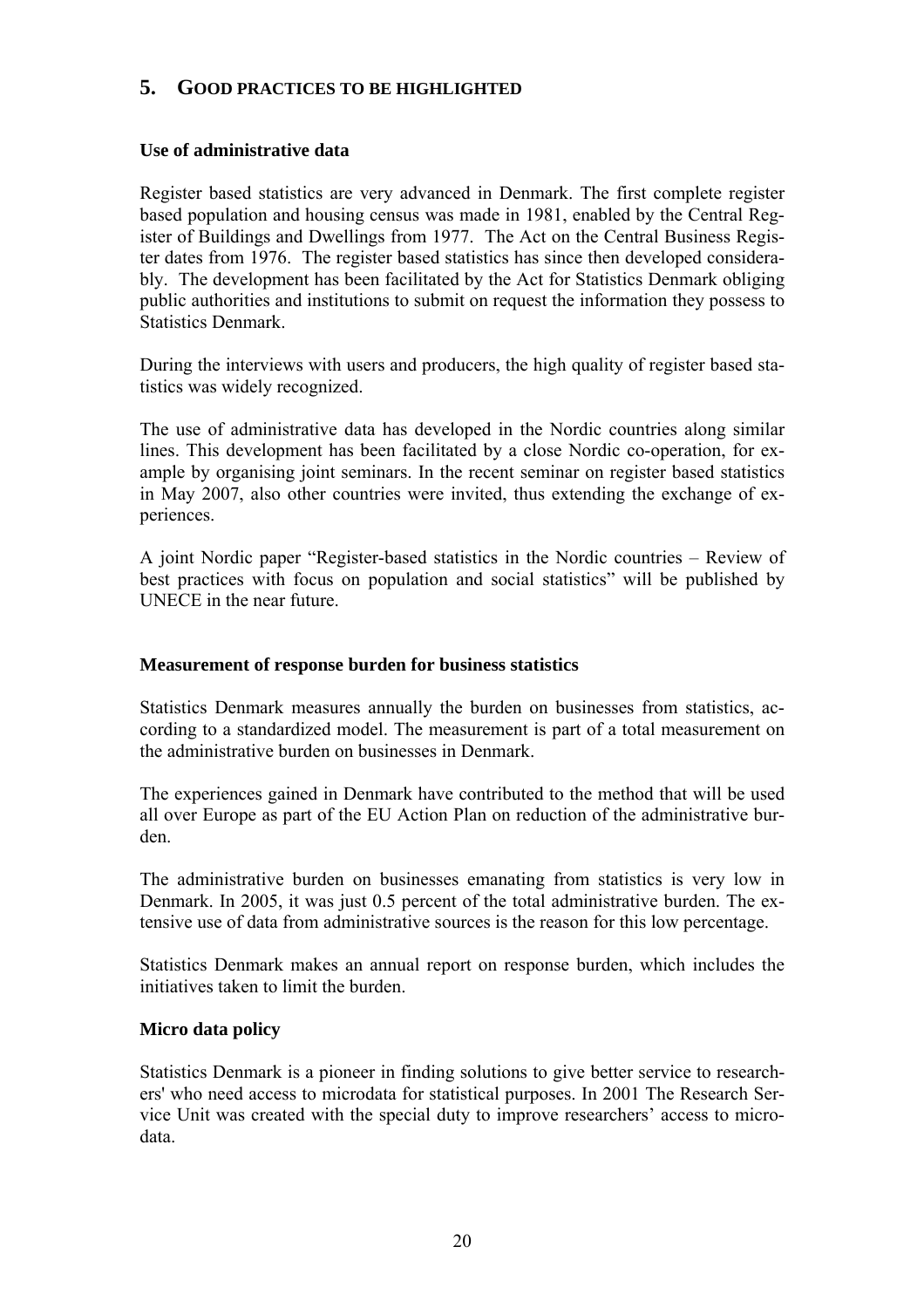Since 2001 researchers can process microdata sets from their own PC, connected via Internet to a server at Statistics Denmark. All data processing is done in Statistics Denmark and data cannot be transferred to the researcher's computer. The researchers can order the results to be promptly transferred to him via e-mail. E-mails are checked by the Research Service Unit to ensure that no user/researcher is misusing their access rights.

The access via internet is only granted to researcher and analytical environments authorized by the National Statistician. The rules governing the researcher and analytical environments than can be authorized as well as the microdata to which they can get access are accessible from Statistics Denmark's website.

The researchers/analysts are subject to the rules governing professional secrecy and breach of the duty of non-disclosure is punishable.

Confidentiality is also protected by the agreement signed between SD and researchers where it is mentioned researchers will be not able to use the researcher schemes of Statistics Denmark for a period of not less than 3 years or permanently, if they breach the confidentiality.

#### **User-friendly website**

Statbank Denmark [\(www.statbank.dk\)](http://www.statbank.dk/) is a very user-friendly data bank. Information on how to proceed to get information, contact persons for each subject and declaration of contents (metadata) are included on the website. It is easy to extract tables (graphics or maps), and numbers can be downloaded and saved in spreadsheets and other formats (PCAxis program is available). Users can get automatic updates of StatBank retrievals. SD bears in mind to international users and a complete version of StatBank Denmark is available in English.

## <span id="page-20-0"></span>**6. RECOMMENDATIONS OF THE PEER REVIEW TEAM**

The recommendations of the peer review team relate to indicators that are not fully met.

- Although the full professional independence in practice was completely recognized by all parties, the procedures for appointing the Director General and the full Board is concentrated to one Minister. A change of the Statistical law should be considered.
- The co-ordinating role of Statistics Denmark is weak and could be strengthened in the interest of independence of official statistics and efficient use of resources.
- The possibility for individuals of opting out completely from responding to statistical surveys (which can be done when persons are changing address) leads to high level of non-response, partly unnecessary. Statistics Denmark should each year make an analysis describing the consequences of opting out from participating in statistical surveys. The effects on the quality of statistics should be clearly communicated to the responsible authority.
- Statistics Denmark can improve its systematic approach to quality work. This includes the following actions: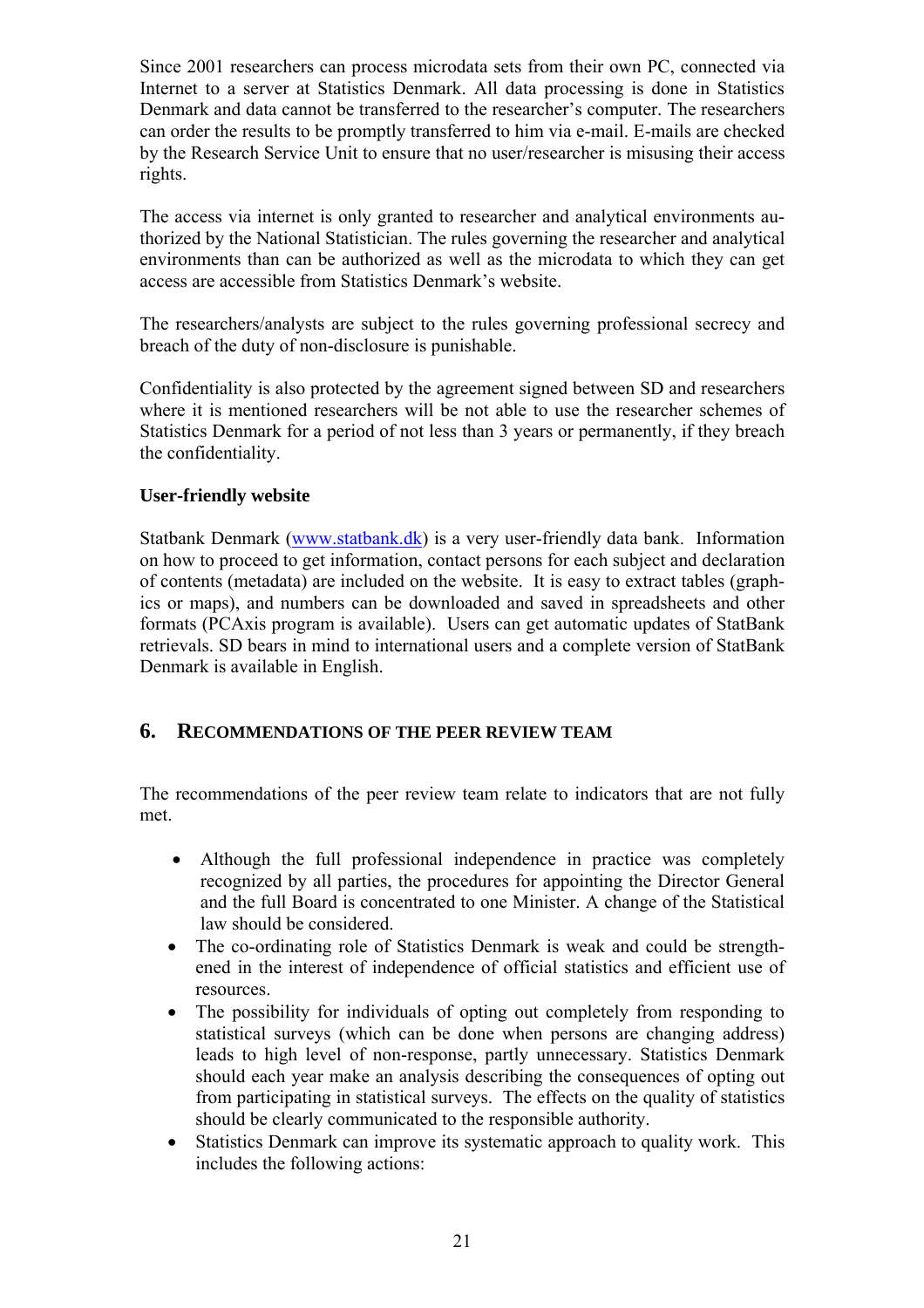- o A system should be put in place monitoring quality according to ESS quality components.
- o A manual should be developed containing recommendations for new surveys or new data collection methods.
- o A review of the key statistical outputs should be done on a regular basis.
- Proper choice of sources and statistical techniques may be hindered by two factors (i) Lack of resources and ii) the dependency of the administrative sources and pressure to avoid use of surveys directed to individuals or businesses. The dependency of administrative sources may lead to that relevant issues will not be covered by official statistics. We propose that Statistics Denmark communicates to the relevant authorities all cases where proper choice of sources and statistical techniques are hindered by such factors.
- Indicators under Impartiality and objectivity and Accessibility and clarity relating to meta-information show certain weaknesses of information available to users through the "Declaration of contents". Statistics Denmark should improve the meta-information on aspects like definition of terms, quality aspects and breaks in time series.
- The custom designed tasks ("services tasks") form an essential part of the work of Statistics Denmark and the service is available to all users under a clear pricing policy. As Statistics Denmark normally do not publish the statistical results from these tasks, although it formally has the right to do so, Statistics Denmark should make public its policy for dissemination of results from its services tasks.
- In its self-assessment before the peer review, Statistics Denmark identified a number of improvement actions, not only for the principles covered by the peer review but also for other principles. Section 7 includes a list of improvement actions proposed by the peer review team for the principles covered by the review as well as a list of improvement actions concerning principles 7-14 proposed by Statistics Denmark in its self-assessment and supported by the peer review team.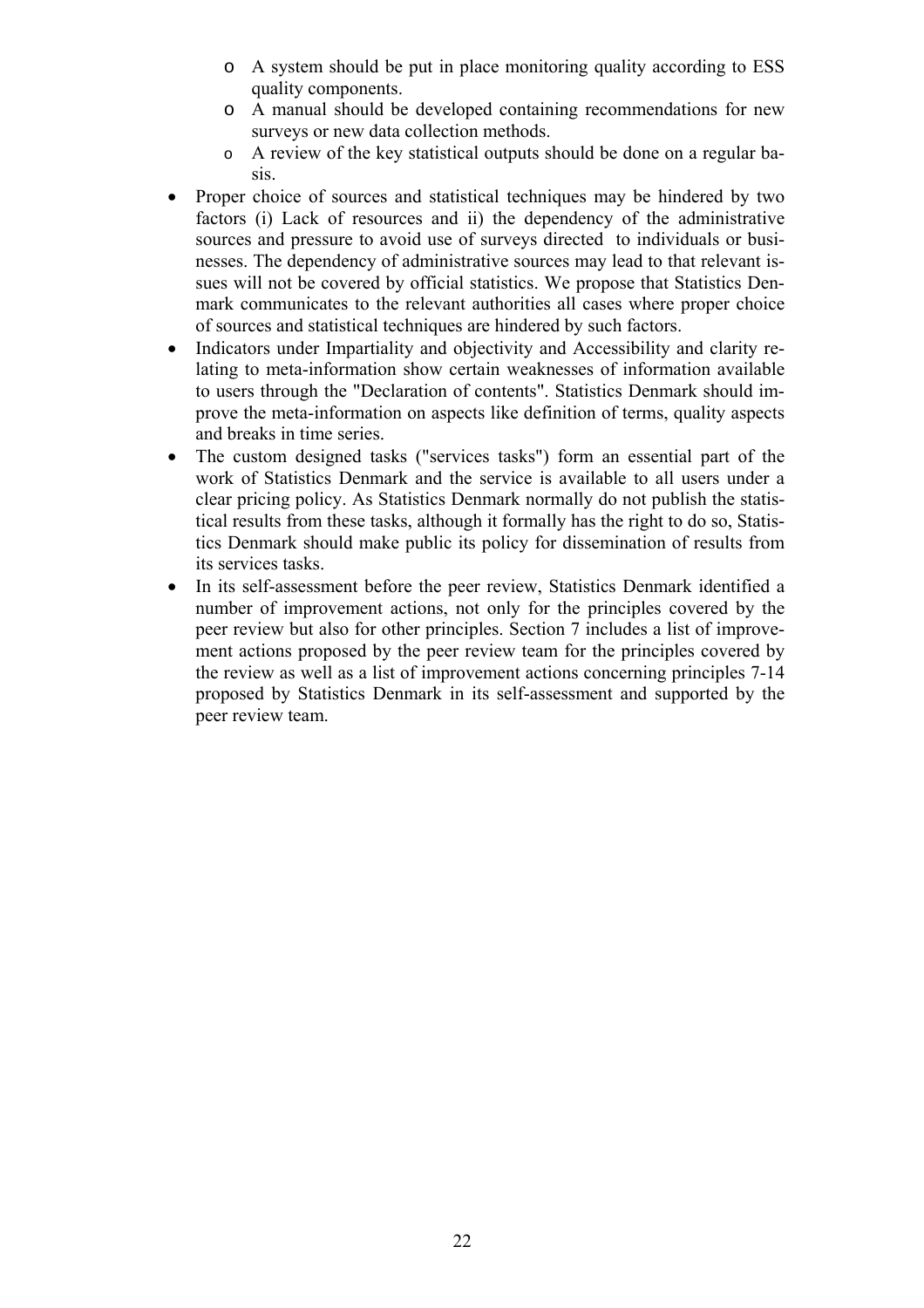## <span id="page-22-0"></span>**7. LIST OF IMPROVEMENT ACTIONS BY PRINCIPLE OF THE CODE**

| Principle 1: Professional Independence<br><b>Improvement actions</b>                                                                                                                                                                                                                                                                                                                                                                                            | <b>Timetable</b>                                          |
|-----------------------------------------------------------------------------------------------------------------------------------------------------------------------------------------------------------------------------------------------------------------------------------------------------------------------------------------------------------------------------------------------------------------------------------------------------------------|-----------------------------------------------------------|
| * In future amendments in Statistical Law, procedures for appointing<br>the Director General and the Board should be reconsidered to avoid po-<br>litical interference.                                                                                                                                                                                                                                                                                         | Dependent of political ini-<br>tiative                    |
| Principle 2: Mandate for Data Collection<br><b>Improvement actions</b><br>Each year an analysis describing the consequences of individuals<br>opting out from participating in statistical surveys should be prepared by<br>Statistics Denmark. The effects on the quality of statistics should be<br>clearly communicated to the responsible authority.                                                                                                        | <b>Timetable</b><br>From 2008                             |
| Principle 3: Adequacy of Resources<br><b>Improvement actions</b><br>* Statistics Denmark has fewer resources than comparable statistical<br>offices. It has led to priority for EU requirements and specific national<br>needs have not been fully taken into account. We recommend Statistics<br>Denmark to make a full overview of needs that are not fulfilled and to<br>use this overview in the dialogues about financing with the concerned<br>ministers. | <b>Timetable</b><br>2008                                  |
| Principle 4: Quality commitment<br><b>Improvement actions</b><br>A system should be put in place monitoring quality according to ESS<br>quality components.                                                                                                                                                                                                                                                                                                     | <b>Timetable</b><br>Dependent of available re-<br>sources |
| $\triangle$ A manual should be developed containing recommendations for new<br>surveys or new data collection methods.                                                                                                                                                                                                                                                                                                                                          | From 2008                                                 |
| $\triangle$ A review of the key statistical outputs should be done on a regular<br>basis                                                                                                                                                                                                                                                                                                                                                                        | From 2008                                                 |
| $\triangle$ During the period until 2010, a number of statistics will be selected<br>each year, where data-editing methods, seasonal adjustment and sample<br>design will be reviewed.                                                                                                                                                                                                                                                                          | On a yearly basis.                                        |
| New guidelines for seasonal adjustment will be prepared in 2007.<br>Principle 6: Impartiality and objectivity<br><b>Improvement actions</b><br>★ Meta information for users should be improved including history of<br>changes, definitions of terms and quality aspects.<br><b>★ SD</b> should clearly communicate to the authorities if needed statistics                                                                                                     | <b>Timetable</b><br>Dependent of resources<br>2008        |
| cannot be produced due to constraints of collecting data directly from<br>respondents or due to resource constraints.<br>Principle 7: Sound Methodology<br><b>Improvement actions</b>                                                                                                                                                                                                                                                                           | <b>Timetable</b>                                          |
| <b>★ Potential co-operation should be discussed by the Research Commit-</b><br>tee, with the participation of universities and research institutions.                                                                                                                                                                                                                                                                                                           | 2008                                                      |
| Principle 8: Appropriate Statistical Procedures<br><b>Improvement actions</b><br>* Each year a number of statistics will be reviewed for the purpose of<br>optimising the quality of the sample surveys by means of, e.g. register-<br>based information.                                                                                                                                                                                                       | <b>Timetable</b><br>On a yearly basis.                    |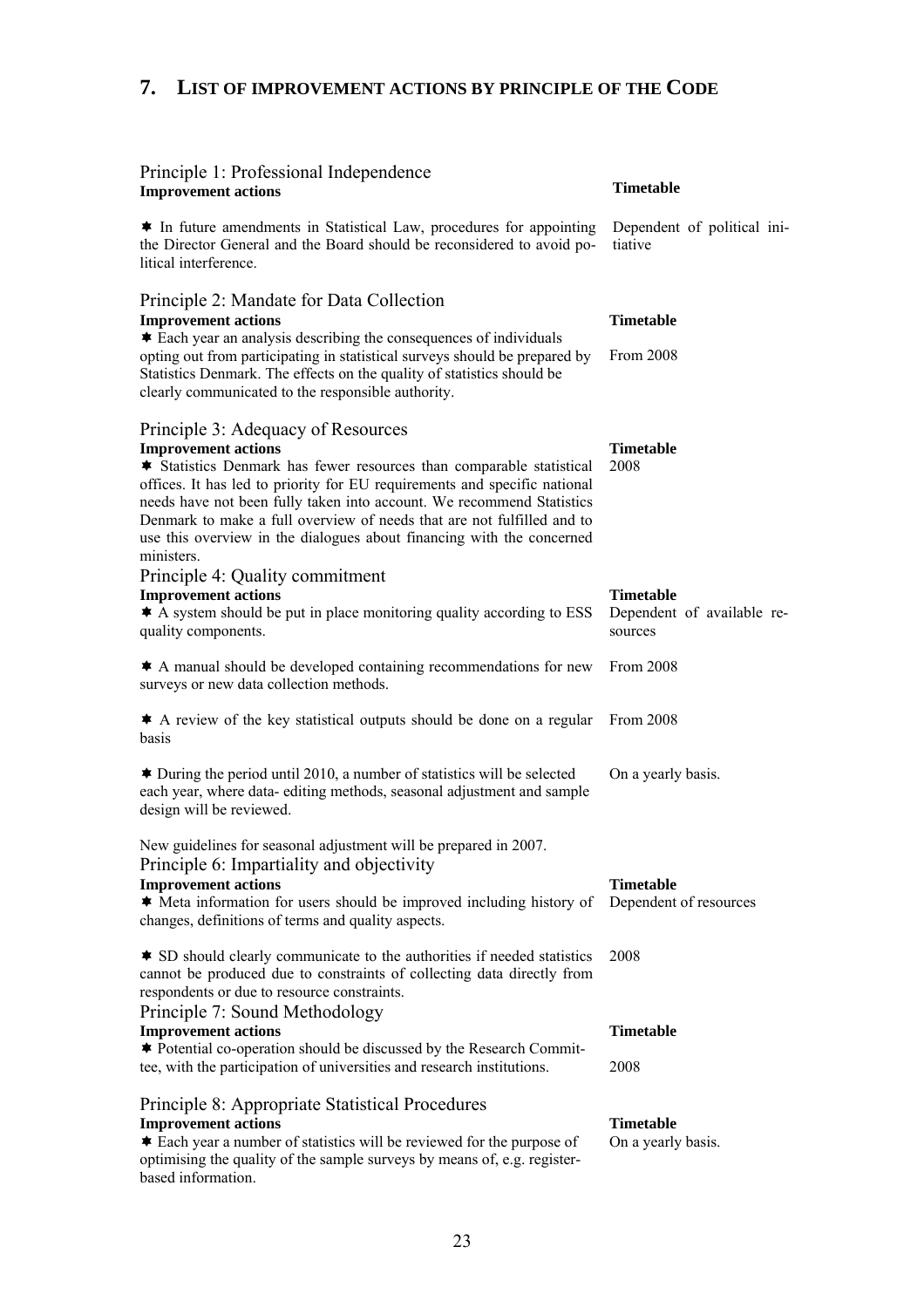★ During the period until 2010 a range of statistics should be every year On a yearly basis. selected where the data-editing methods should be reviewed in order to improve efficiency and accuracy.

| Principle 9: Non-Excessive burden on respondents<br><b>Improvement actions</b><br>$\triangle$ A revised action plan on burden reduction until 2010 is to be imple-<br>mented by Statistics Denmark.<br>$\triangleq$ During the period until 2010, the following initiatives will be taken<br>by Statistics Denmark to reduce the response burden:<br>• Cooperation with suppliers of financial planning systems con-<br>cerning electronic data interchange (EDI) solutions, so that<br>data reports can be collected directly from the internal sys-<br>tems operated by the businesses.<br>Development of user-friendly digital questionnaires for re-<br>$\bullet$<br>porting data electronically, where the instructions are inte-<br>grated in the questionnaires | <b>Timetable</b><br>On a yearly basis.<br>Action initiated in 2007. |
|------------------------------------------------------------------------------------------------------------------------------------------------------------------------------------------------------------------------------------------------------------------------------------------------------------------------------------------------------------------------------------------------------------------------------------------------------------------------------------------------------------------------------------------------------------------------------------------------------------------------------------------------------------------------------------------------------------------------------------------------------------------------|---------------------------------------------------------------------|
| Principle 10: Cost Effectiveness<br><b>Improvement actions</b><br>* An annual action plan should be prepared for establishing which sur-<br>veys are suited for scanning.                                                                                                                                                                                                                                                                                                                                                                                                                                                                                                                                                                                              | <b>Timetable</b><br>2007-2008.                                      |
| An annual action plan should be prepared for digital data reporting.                                                                                                                                                                                                                                                                                                                                                                                                                                                                                                                                                                                                                                                                                                   | On a yearly basis.                                                  |
| Principle 11: Relevance<br><b>Improvement actions</b><br><b>★ Annual user surveys of Stat Bank Denmark and the website should be</b><br>conducted by Statistics Denmark                                                                                                                                                                                                                                                                                                                                                                                                                                                                                                                                                                                                | <b>Timetable</b><br>On a yearly basis.                              |
| Principle 12: Accuracy and Reliability<br><b>Improvement actions</b><br>Every year a range of statistics should be selected where the data-<br>editing methods are reviewed in order to improve efficiency and accu-<br>racy. In this context, the level of detail at which the statistics can be pub-<br>lished is decided.                                                                                                                                                                                                                                                                                                                                                                                                                                           | <b>Timetable</b><br>On a yearly basis.                              |
| Principle 13: Timeliness and Punctuality<br><b>Improvement actions</b><br>★ During the period until 2010 the share of published statistics observ-<br>ing the maximum publication times should be gradually increased to 95<br>pct. The following special goals should be set for short-term indicators:<br>The goal must for monthly statistics be observed 100 pct., while for<br>quarterly statistics it must be increased to 95 pct.                                                                                                                                                                                                                                                                                                                               | <b>Timetable</b><br>On a yearly basis.                              |
| $\triangleq$ Every year the average publication time for monthly statistics must<br>not exceed 1 month (30.5 days). For quarterly statistics it must not ex-<br>ceed 2 months (61 days) and for annual statistics not more than 7<br>months (214 days)                                                                                                                                                                                                                                                                                                                                                                                                                                                                                                                 |                                                                     |
| $\triangleq$ During the period until 2010 the share of statistics published punctu-<br>ally should be gradually increased to 90 pct. However, the punctuality<br>must be increased to 95 pct. for short-term indicators.                                                                                                                                                                                                                                                                                                                                                                                                                                                                                                                                               |                                                                     |
| $\triangleq$ At least 91.0 pct. of the dates of publication announced in advance<br>must be observed in 2007.<br>Principle 15: Accessibility and clarity<br><b>Improvement actions</b><br>* Statistics Denmark should make public how it treats outputs from<br>services tasks: what it publishes, what it does not publish.                                                                                                                                                                                                                                                                                                                                                                                                                                           | <b>Timetable</b><br>2007                                            |
|                                                                                                                                                                                                                                                                                                                                                                                                                                                                                                                                                                                                                                                                                                                                                                        |                                                                     |

★ The content of StatBank Denmark should be extended, implying that 2008 all current statistics in the statistical programme can be extracted from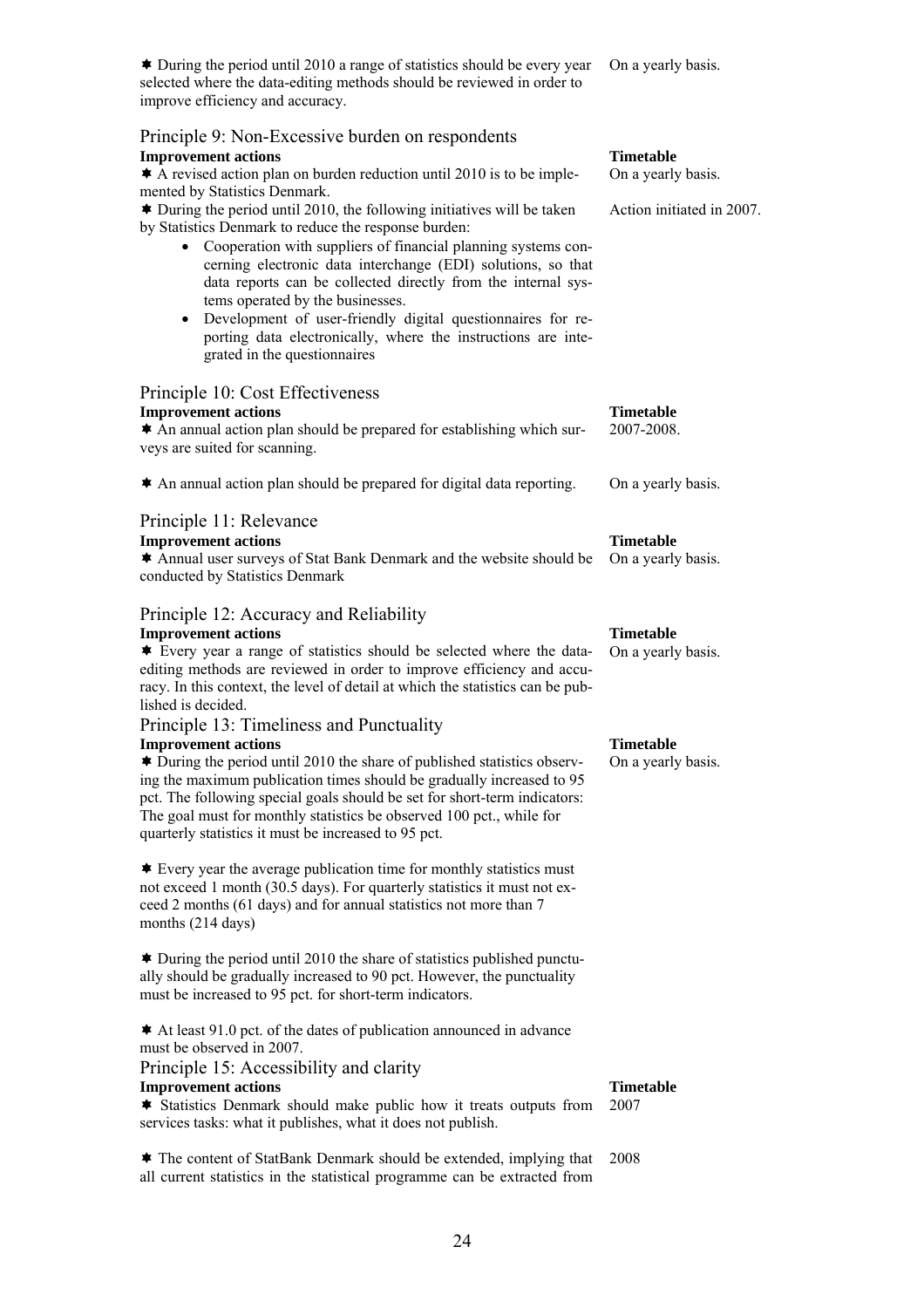the data bank not later than the first quarter of 2008 – and, as a general rule, at a far more detailed level than other published data. Round-the– clock access to StatBank Denmark all year should be achieved.

\* A general documentation system at detailed level will be developed, which can be used for all statistical systems. The system should be first established for the entire area of social statistics. From 2008.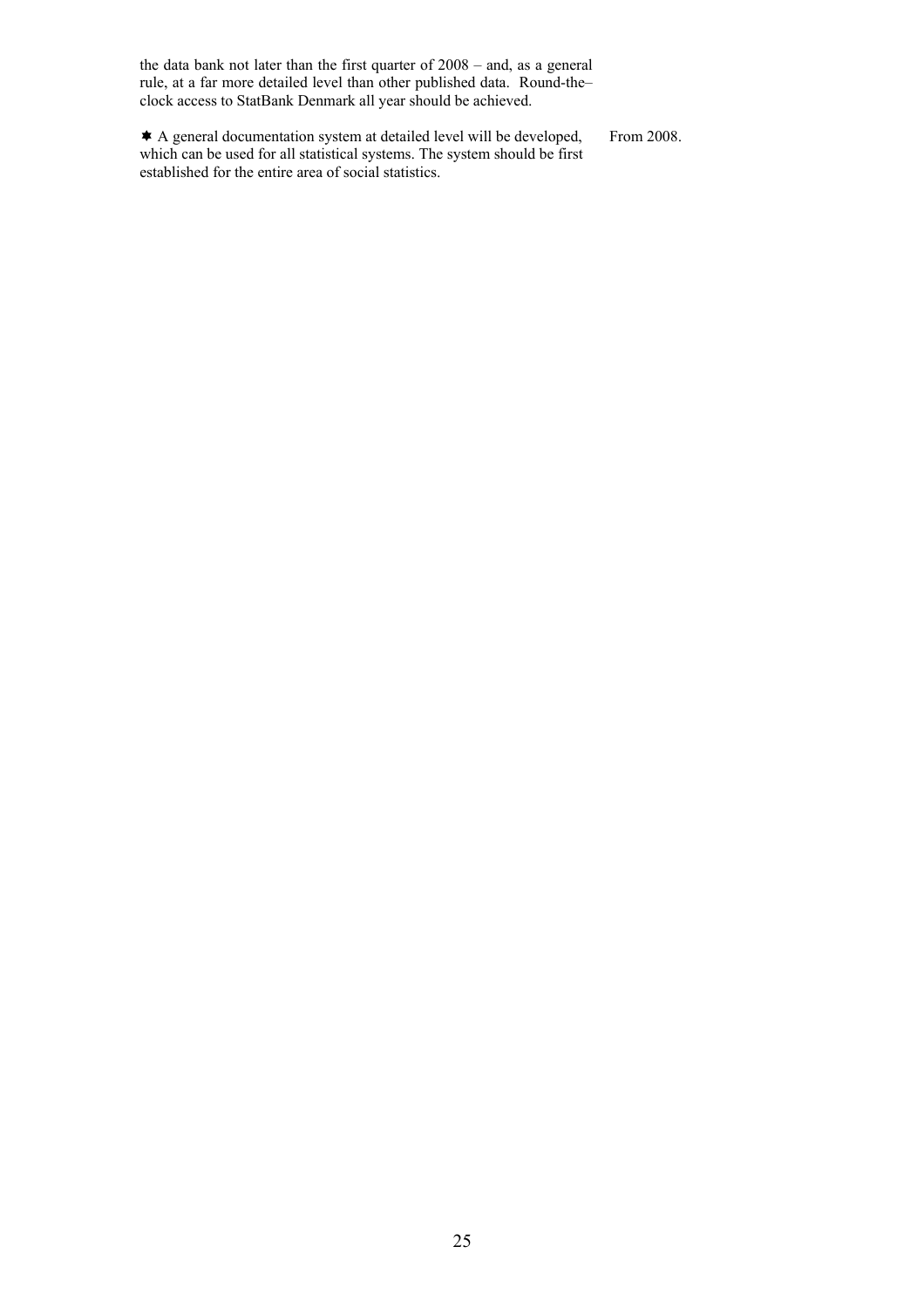## <span id="page-25-0"></span>**8. ANNEX A: PROGRAMME OF THE VISIT**

## **Programme of the Peer Review at Statistics Denmark**

## **Tuesday 29 May** - Discussion with internal and external stakeholders

| $09^{00} - 09^{15}$                                       | Welcome and introduction of programme, organisational matters                                                      |  |  |  |
|-----------------------------------------------------------|--------------------------------------------------------------------------------------------------------------------|--|--|--|
| $09^{15} - 10^{30}$                                       | Principles $1, 2, 3, 5, 6$                                                                                         |  |  |  |
| $10^{30} - 11^{15}$                                       | Principle 15 $(+ 1, 2, 3, 5, 6, i$ f possible)                                                                     |  |  |  |
| $11^{15} - 12^{30}$                                       | Principles $1-6+15$                                                                                                |  |  |  |
| $12^{30} - 13^{30}$                                       | Lunch                                                                                                              |  |  |  |
| $13^{30} - 14^{30}$                                       | Principle 4                                                                                                        |  |  |  |
| $14^{30} - 15^{00}$                                       | Transportation to the Ministry of Economic and Business Affairs                                                    |  |  |  |
| $15^{00} - 16^{30}$                                       | Principles1-6, 15                                                                                                  |  |  |  |
| $16^{30} - 16^{45}$                                       | 5 minutes walk to the Ministry of Finance                                                                          |  |  |  |
| $16^{45} - 17^{45}$                                       | Meeting with main users (Ministries, regional offices)                                                             |  |  |  |
| $19^{00}$                                                 | Dinner hosted by Jan Plovsing, National Statistician                                                               |  |  |  |
| Wednesday 30 May - Discussions with external stakeholders |                                                                                                                    |  |  |  |
| $09^{00} - 10^{00}$                                       | Principles 1-6, 15 - interview with a group of Statistics Denmark junior<br>employees<br>(2-5 years of experience) |  |  |  |
| $10^{00}$ - $11^{00}$                                     | Meeting with the National Central Bank                                                                             |  |  |  |
| $11^{00} - 12^{00}$                                       | Meeting with the National Board of Health                                                                          |  |  |  |
| $12^{00} - 13^{00}$                                       | Lunch                                                                                                              |  |  |  |
| $13^{00} - 13^{45}$                                       | Meeting with the former Research Director of the Rockwool Founda-<br>tion                                          |  |  |  |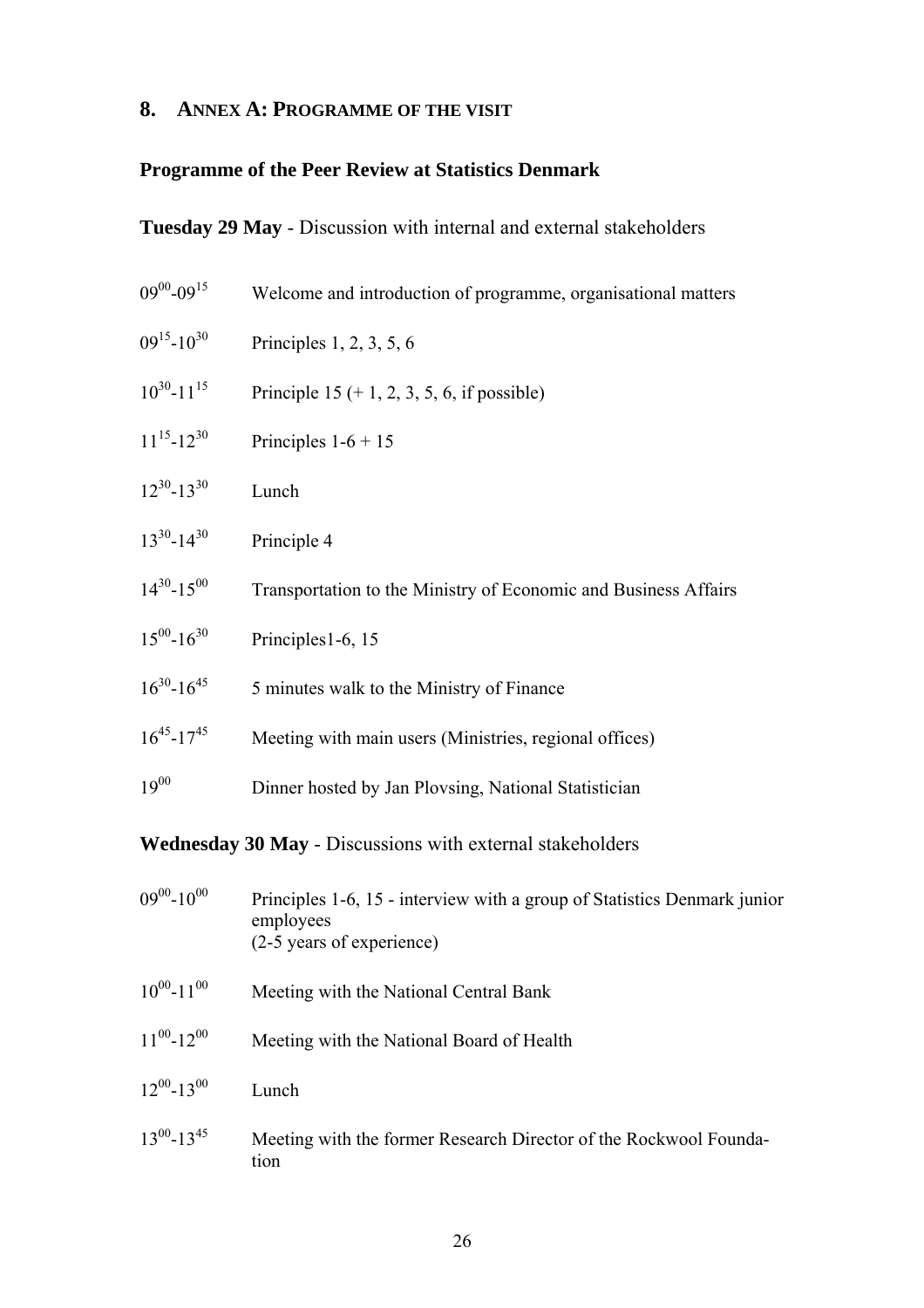- 13<sup>45</sup>-14<sup>30</sup> Meeting with the Research Director of the Danish National Institute of Social Research
- $14^{30}$ -15<sup>30</sup> Meeting with the Confederation of Danish Industries
- $15^{30}$ -17<sup>00</sup> Meeting with the news media

### **Thursday 31 May – Conclusions**

- $10^{00}$ -12<sup>30</sup> Meeting with management to sum up and detailed review of list of improvement actions for all principles
- $12^{30}$  Lunch

## <span id="page-26-0"></span>**9. ANNEX B: LIST OF THE PARTICIPANTS**

## *Internal stakeholders*

## **Statistics Denmark**

- Jan Plovsing, National Statistician
- Kirsten Wismer, Director for Social Statistics
- Karsten Stetkær, Director for Business Statistics
- Bent Thage, Director for Economic Statistics
- Karin Ravn, Director for User Services
- Kim Voldby Pedersen, Chief International Officer
- Leon Østergaard, Head of Division for the Dissemination Centre
- Finn Spieker, Head of Division for Databases
- Peter Linde, Head of Division for Methods
- Sven Egmose, Head of Division for Business Data Collection
- Maria Boye, Head of Section, Labour Market
- Thomas Danielewitz, Head of Section, Government Finances
- Stine Fangel, Chief Advisor, Methods
- Gitte Nielsen, Head of Section, Service Sector
- Rune Holm Stefansson, Head of Section, Dissemination Centre
- Thomas Jungløw Thessen, Chief Advisor, Service Sector
- Betina Tradsborg, Head of Section, Administration

## **The Board of Statistics Denmark**

- Kjeld Møller Pedersen, Member of the Board of Statistics Denmark

## *External stakeholders*

## **Department of the Ministry of Economic and Business Affairs**